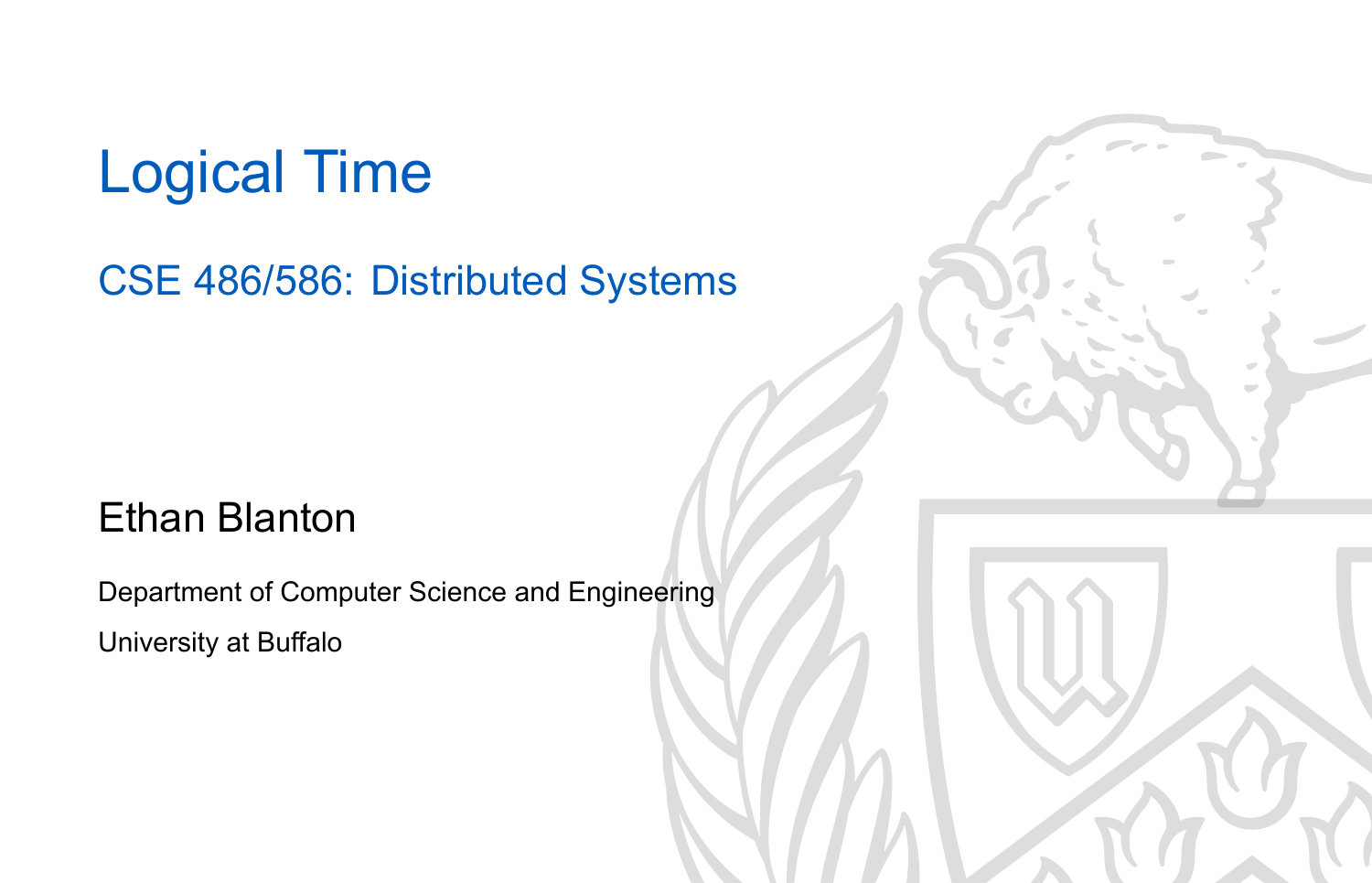## Time Synchronization

As we have seen, time synchronization is hard. Often, what we actually care about is causality, not time. Could some event have caused another event? If we can establish this, we may not need physical time!

Introduction Happens Before Lamport Clocks Vector Clocks Summary References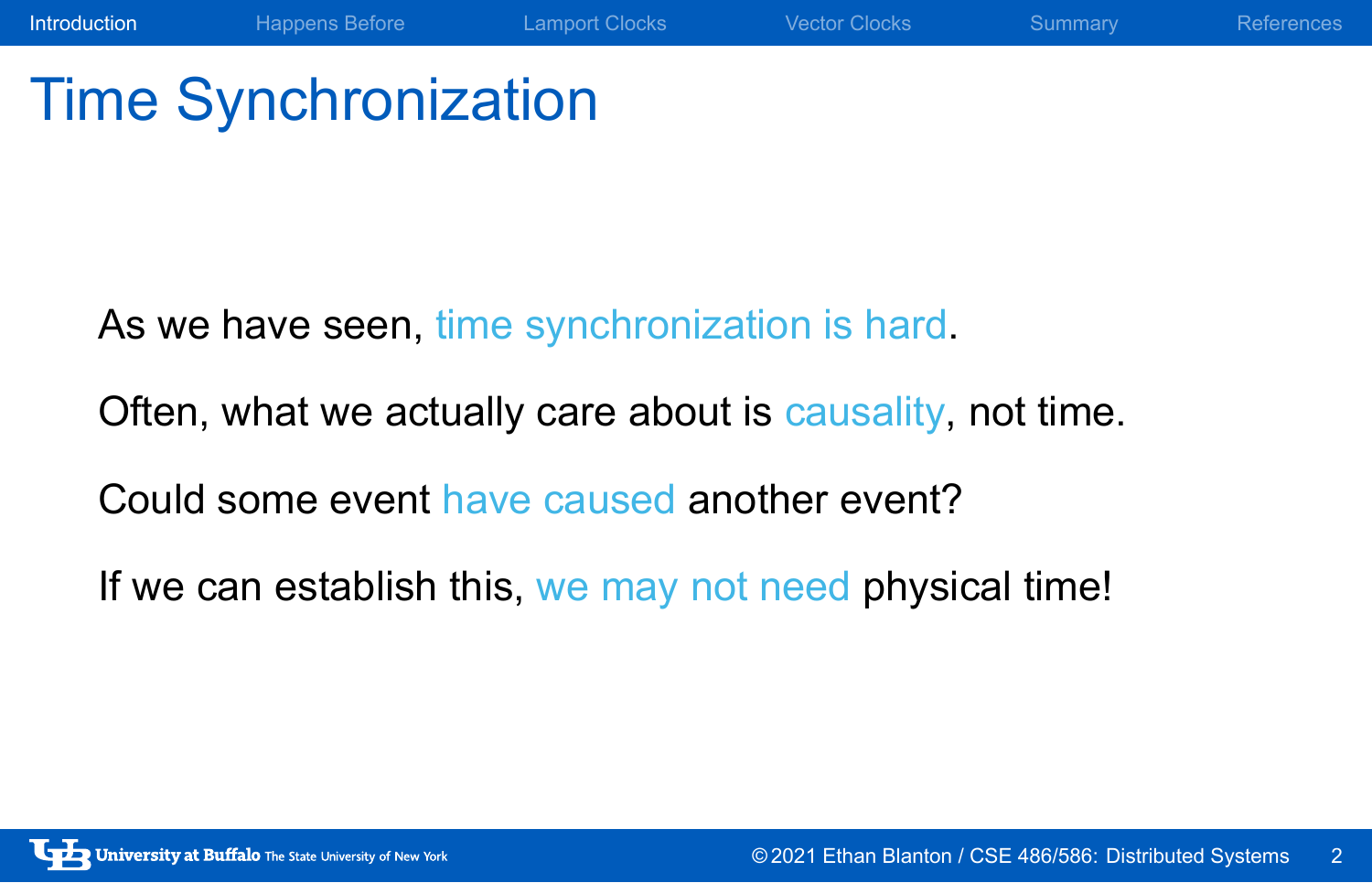# Logical Clocks

Logical clocks were first introduced by Lamport in 1978 [1].

They address ordering without requiring time synchronization.

Introduction Happens Before Lamport Clocks Vector Clocks Summary References

Not all problems can be solved with logical clocks!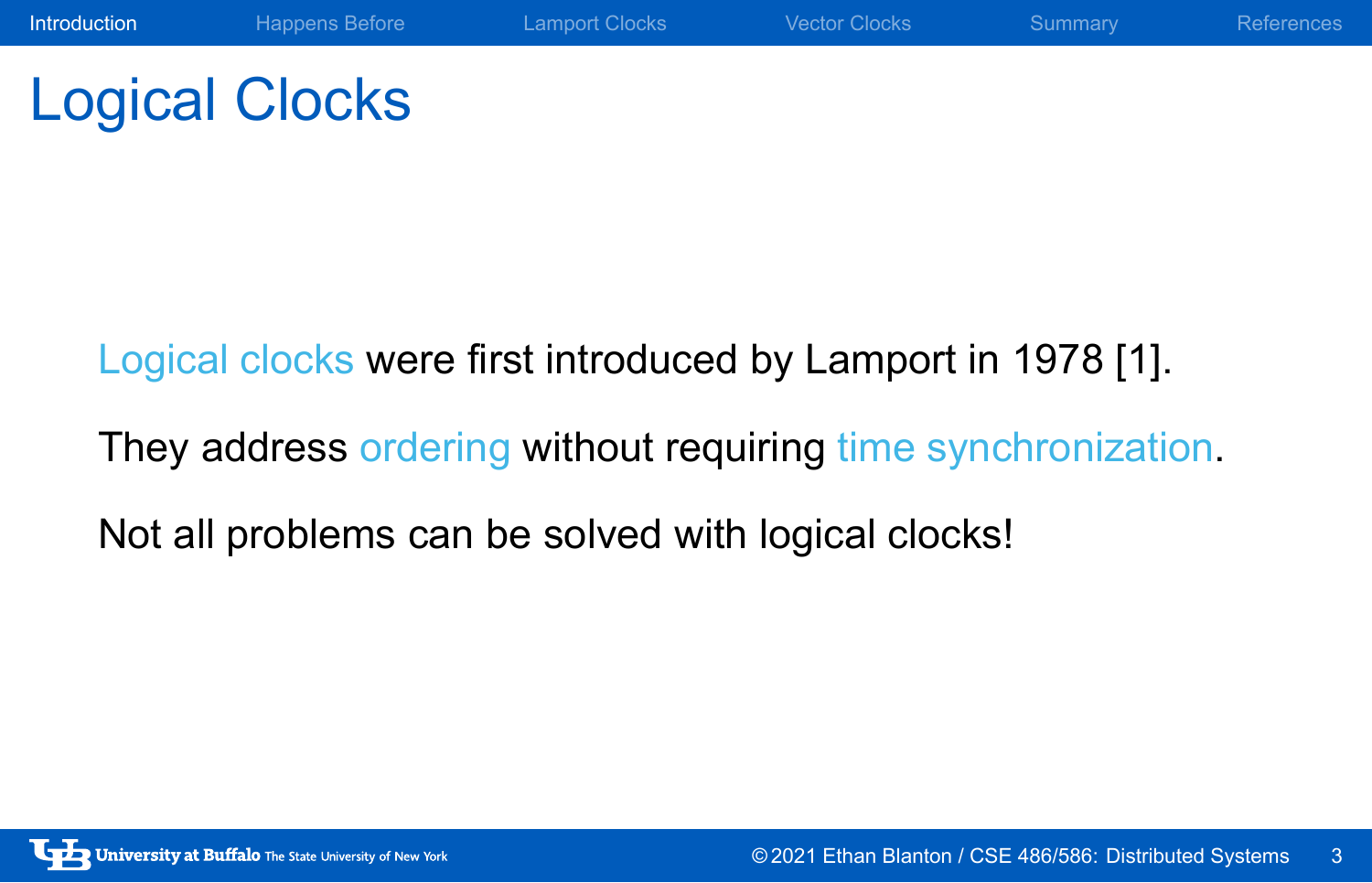### Required Readings

This lecture has another required reading [1].

You are expected to keep up with required readings.

You should have already read all previous required readings!

Introduction Happens Before Lamport Clocks Vector Clocks Summary References

They may show up on the Midterm/Final, such as:

*Go's channels and goroutines are modeled after Hoare's* Communicating Sequential Processes*. In CSP, input and output commands specify the sending or receiving process explicitly, whereas Go's channels do not. How does this affect their usage?*

This is an upper level course, read and think! Ask questions!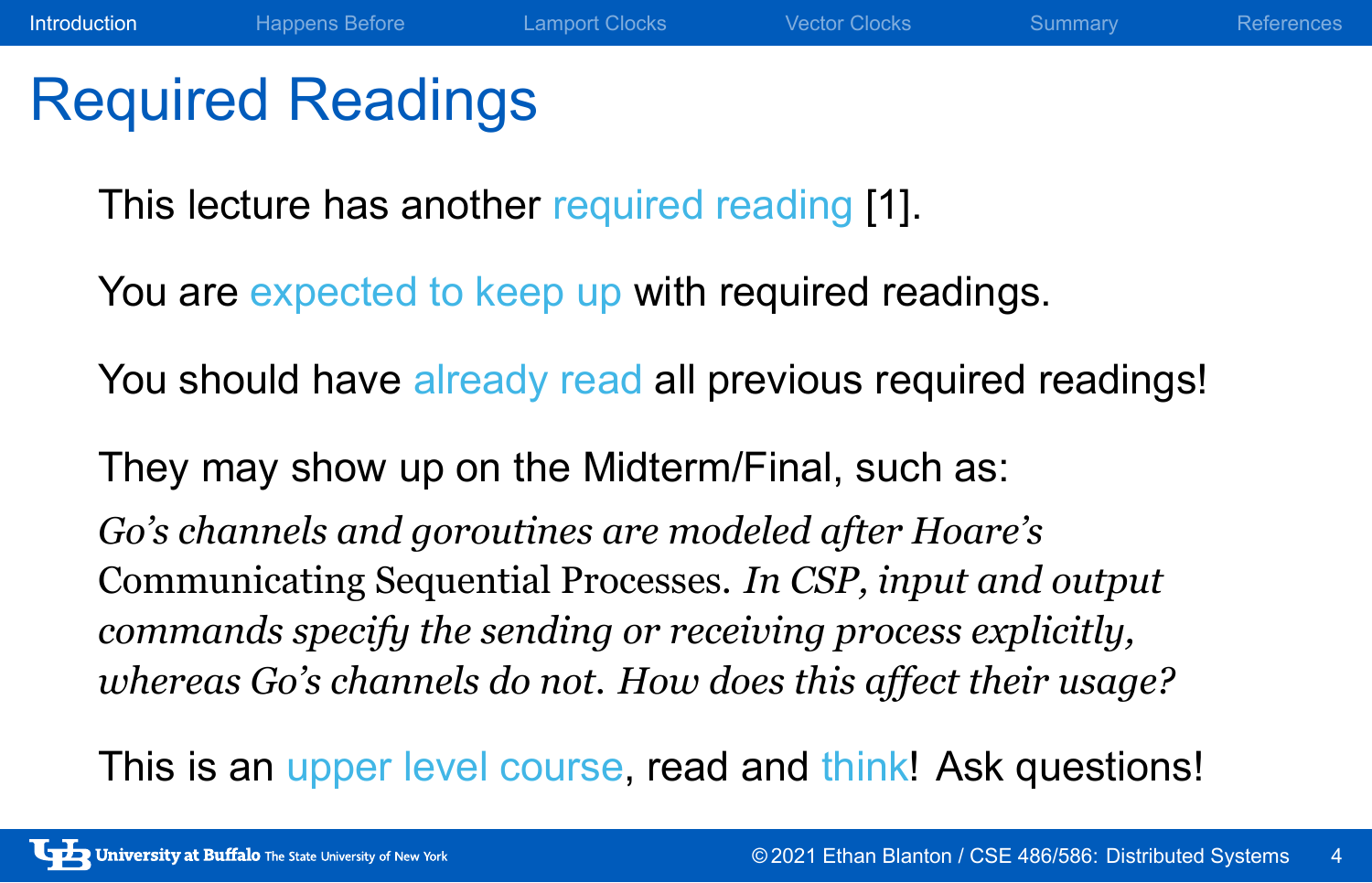# Event Ordering

Logical clocks directly encode the happens before relationship.

Introduction Happens Before Lamport Clocks Vector Clocks Summary References

This establishes three possible conditions for events  $e_1$  and  $e_2$ :

- **e**<sub>1</sub> happens before  $e_2$
- *e*<sup>2</sup> happens before *e*<sup>1</sup>
- Neither event happens before the other, they are concurrent

This is a partial ordering.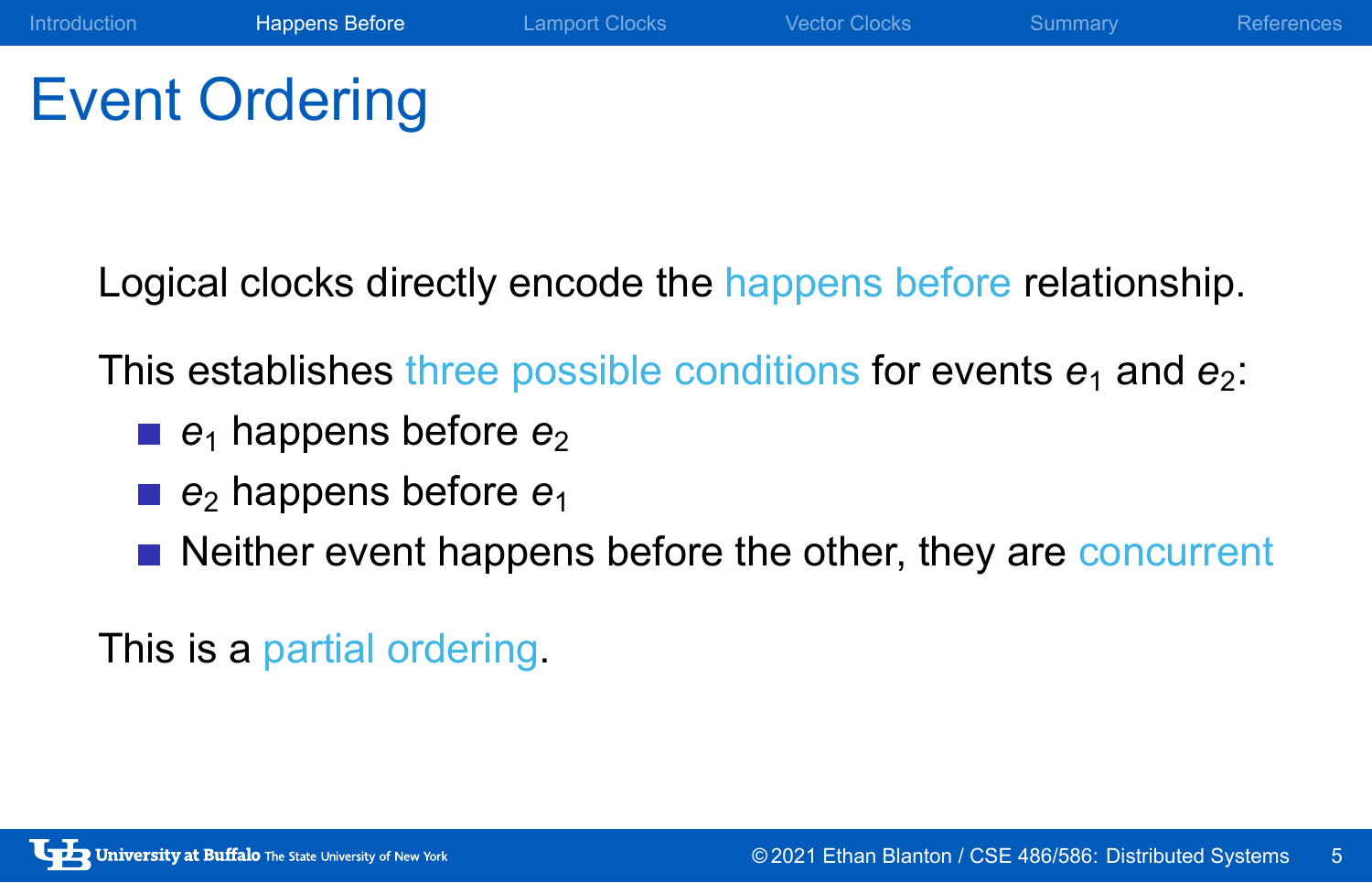### **Notation**

If  $e_1$  happens before  $e_2$ , we say  $e_1 \rightarrow e_2$ .

If  $e_1$  does not happen before  $e_2$ , we say  $e_1 \nrightarrow e_2$ .

Note that this does not mean that  $e_2$  happens before  $e_1!$ 

If  $e_1 \nrightarrow e_2$  and  $e_2 \nrightarrow e_1$ , then  $e_1$  and  $e_2$  are concurrent.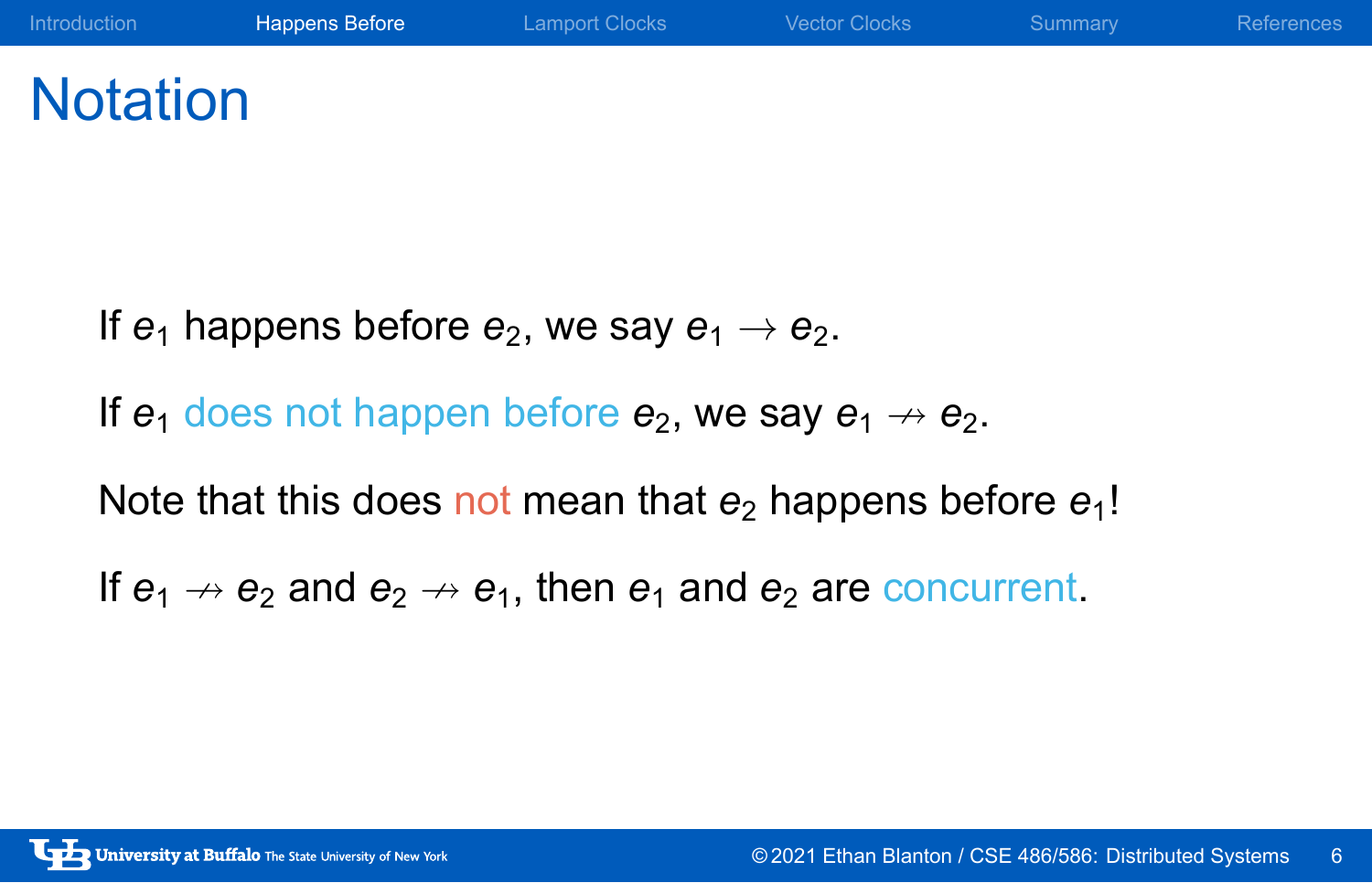### Events in a Process

The events within a single process form a total ordering.

Introduction Happens Before Lamport Clocks Vector Clocks Summary References

Every event in the process happens before the next, sequentially.

For every event within a process, either  $p_1 \rightarrow p_2$  or  $p_2 \rightarrow p_1$ .

This implies that processes have a single thread of control.

We conventionally number these events in numeric order. (That is,  $p_1 \rightarrow p_2$ .)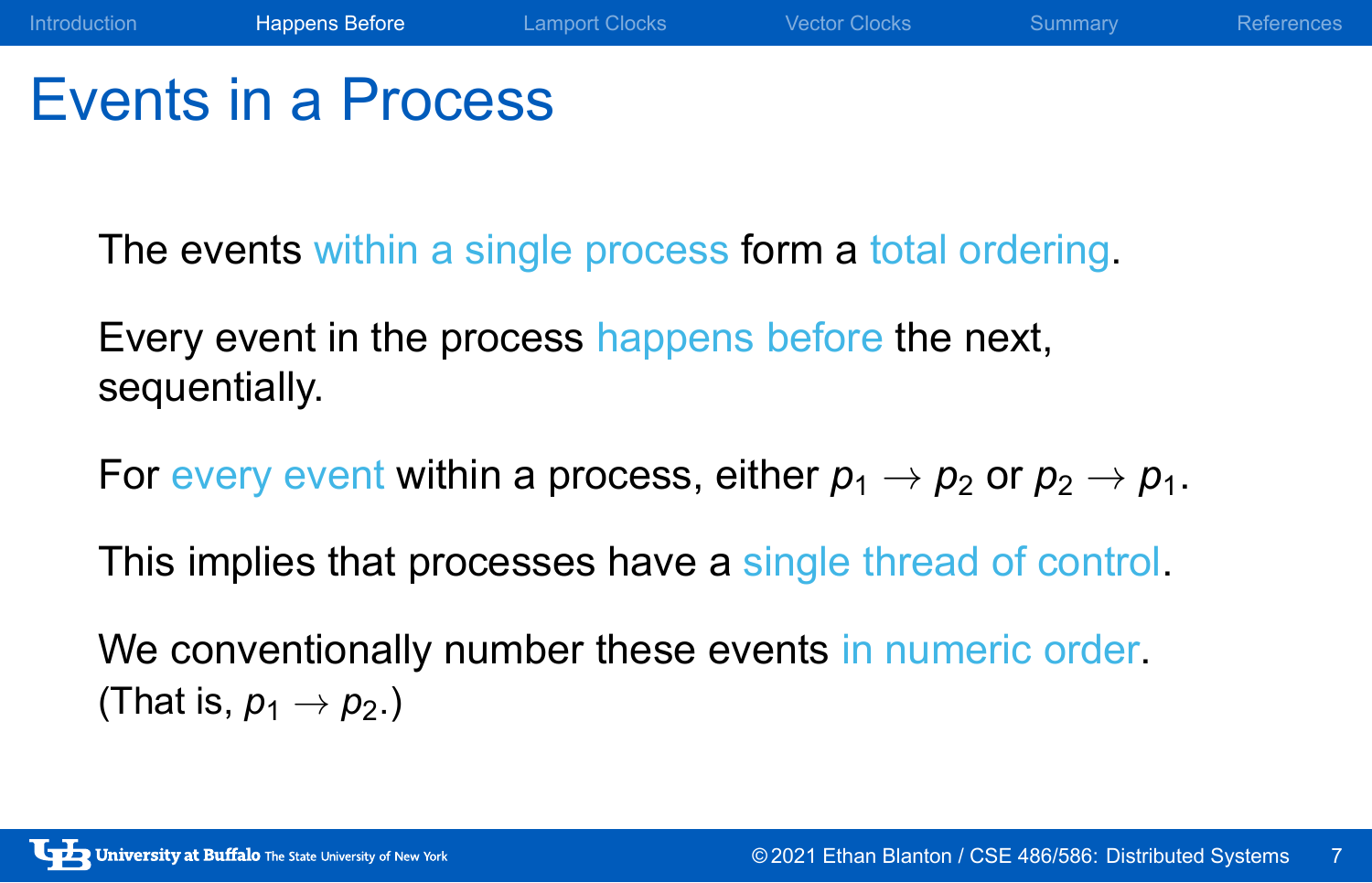### Messages

Sending and receipt of messages are events.

Sending a message happens before the message is recieved.

Suppose that:

- Message *m* is sent from process *P* as event  $p_i$
- Process *Q* receives *m* as event *q<sub>j</sub>*

Therefore  $p_i \rightarrow q_j$ .

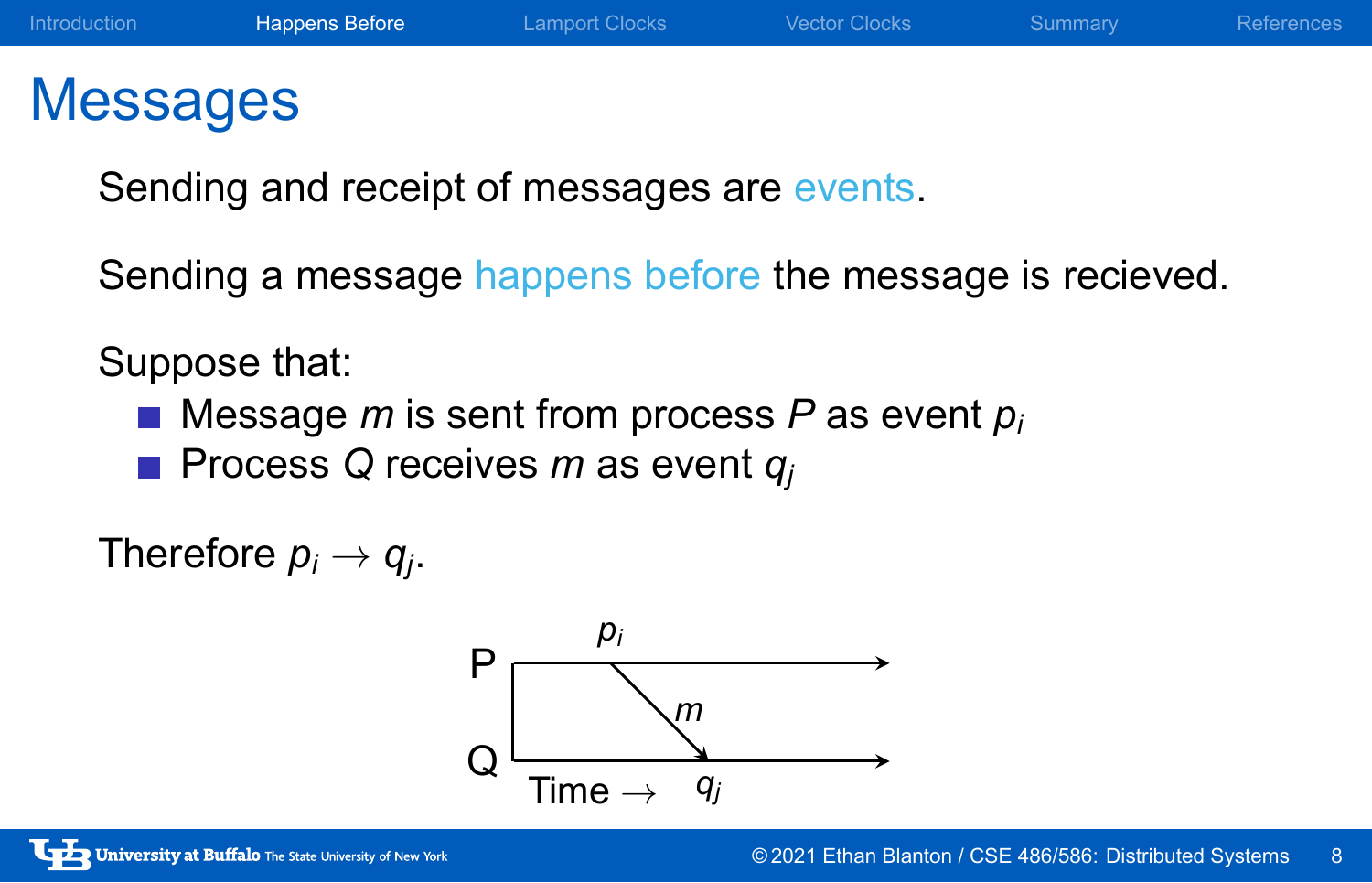# **Transitivity**

Happens before is transitive.

If  $e_i \rightarrow e_j$  and  $e_j \rightarrow e_k$ , then  $e_i \rightarrow e_k$ .

This allows messages to order events between processes.

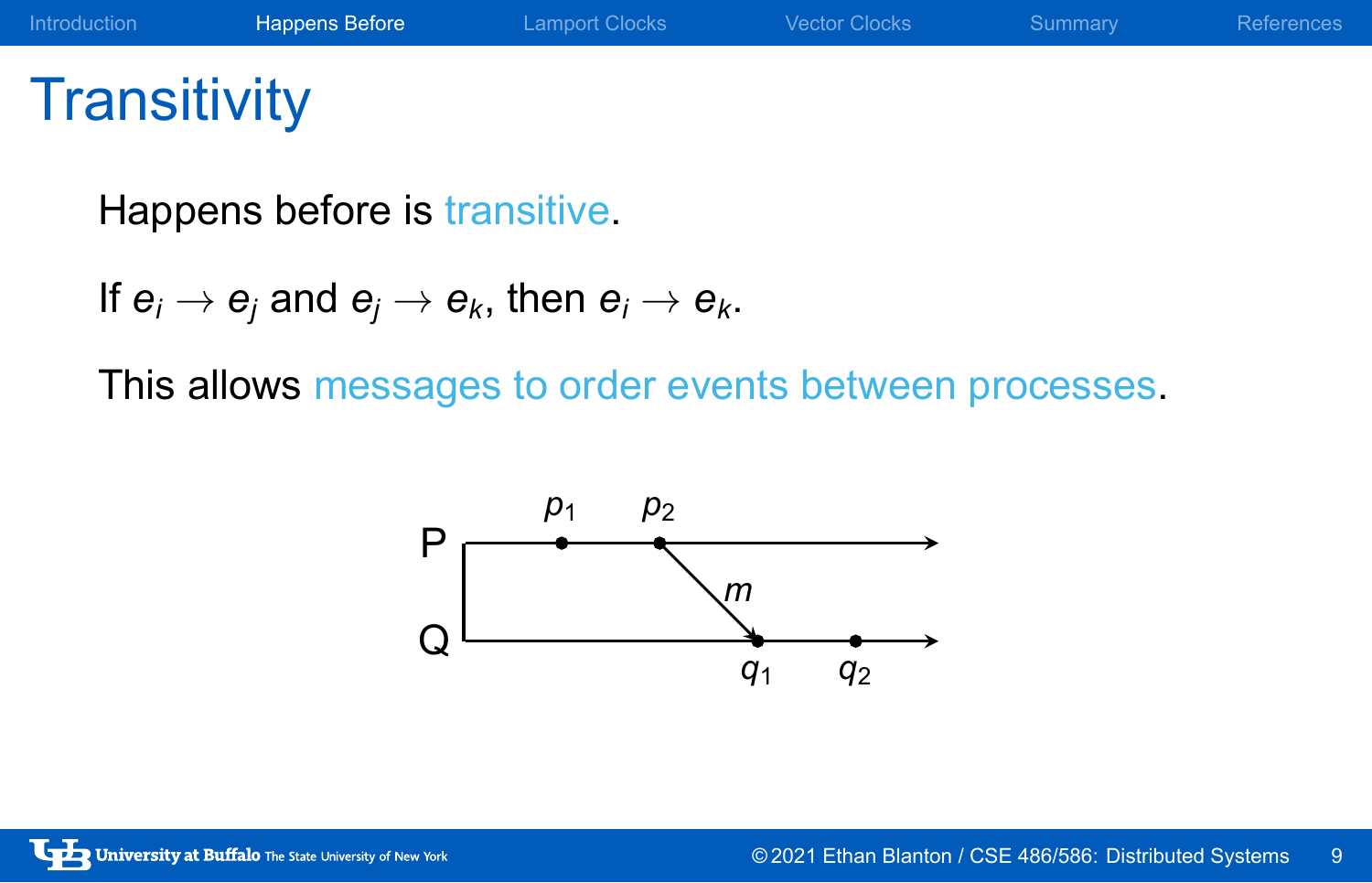# **Transitivity**

Happens before is transitive.

If  $e_i \rightarrow e_j$  and  $e_j \rightarrow e_k$ , then  $e_i \rightarrow e_k$ .

This allows messages to order events between processes.



 $p_1 \rightarrow q_2$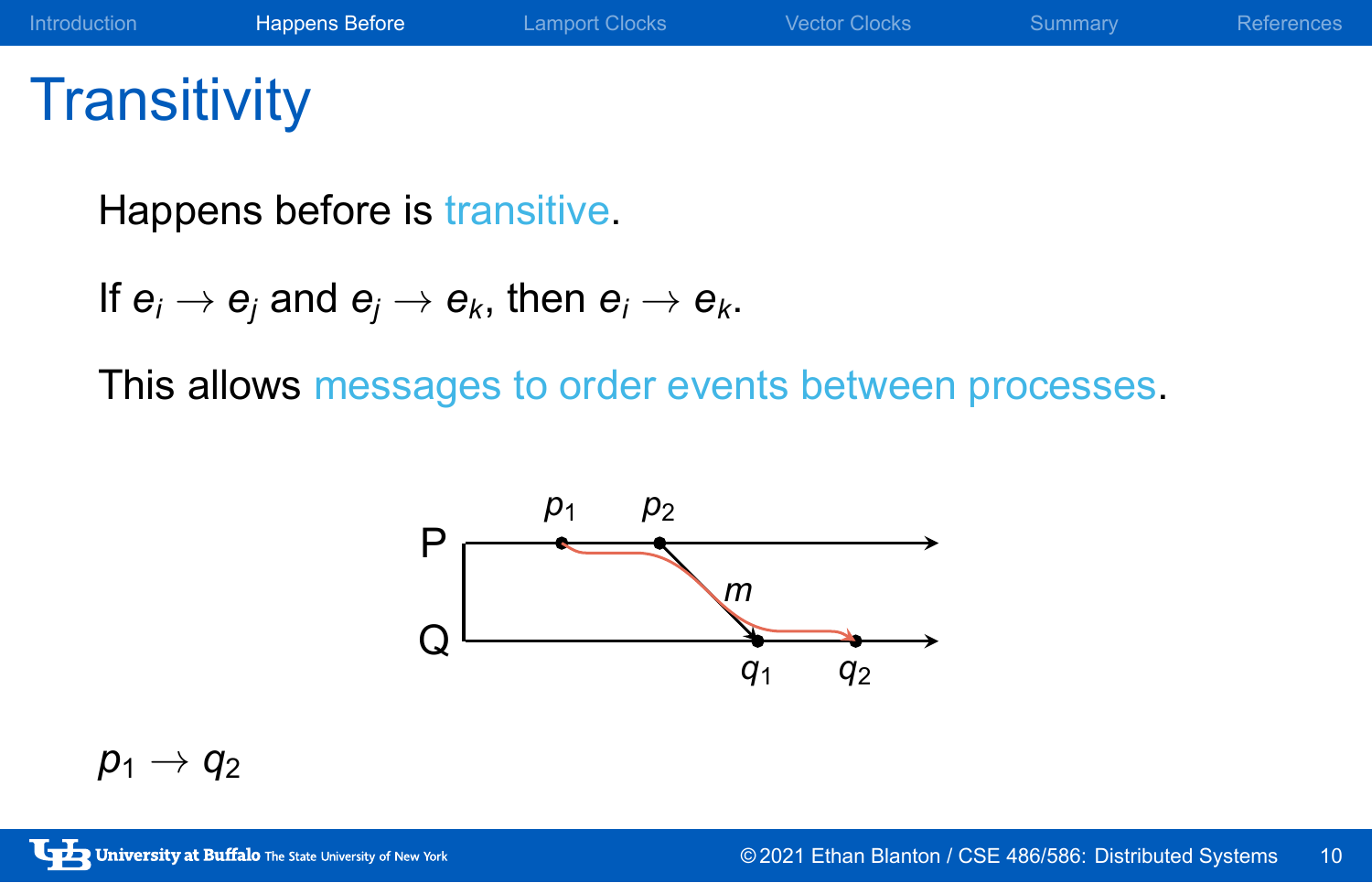## Concurrent Events

Concurrent events can only occur between processes.

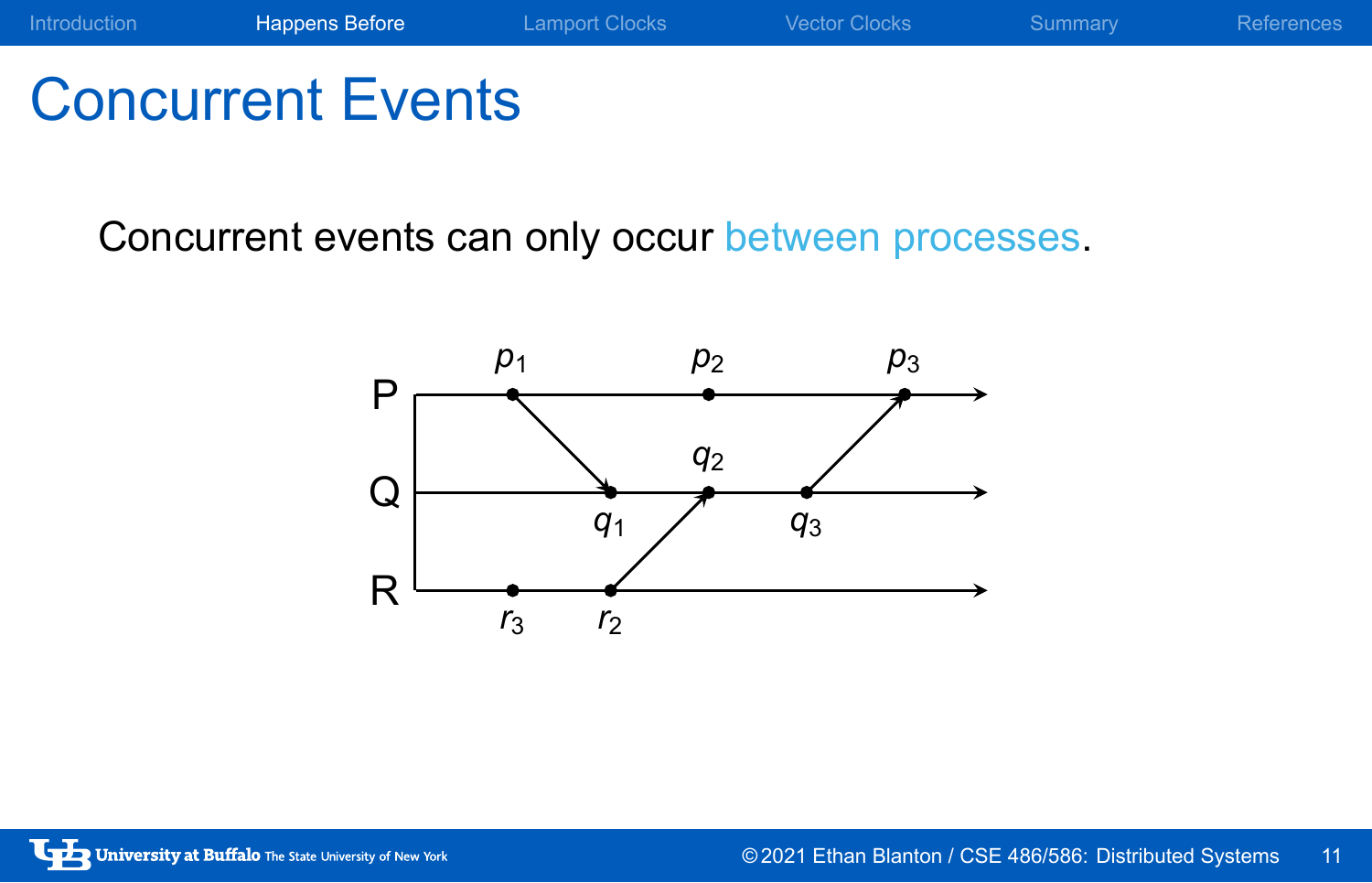## Concurrent Events

Concurrent events can only occur between processes.



 $r_1$  and  $p_1$  are concurrent.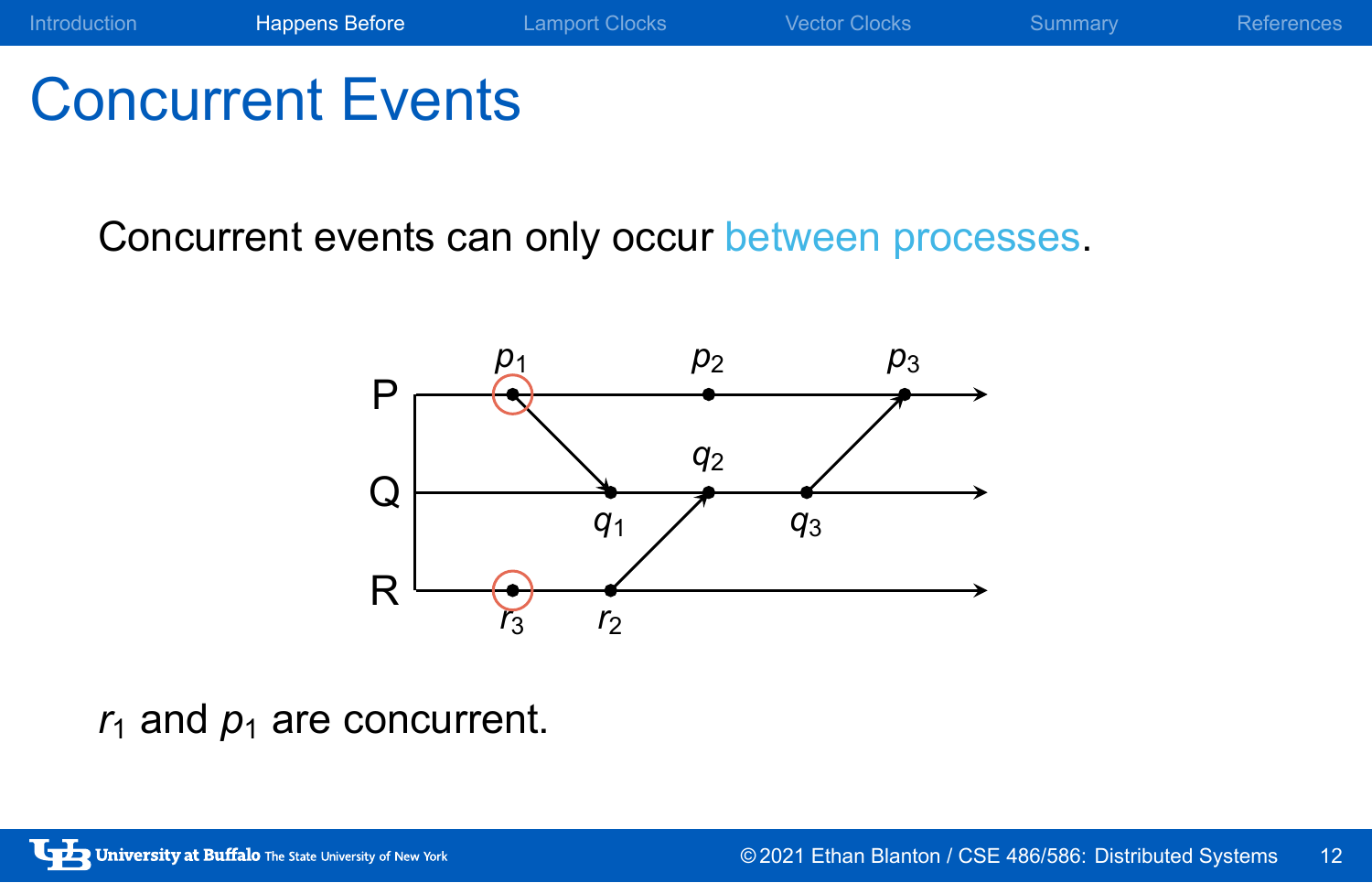# Concurrent Events

Concurrent events can only occur between processes.



 $r_1$  and  $p_2$  are concurrent.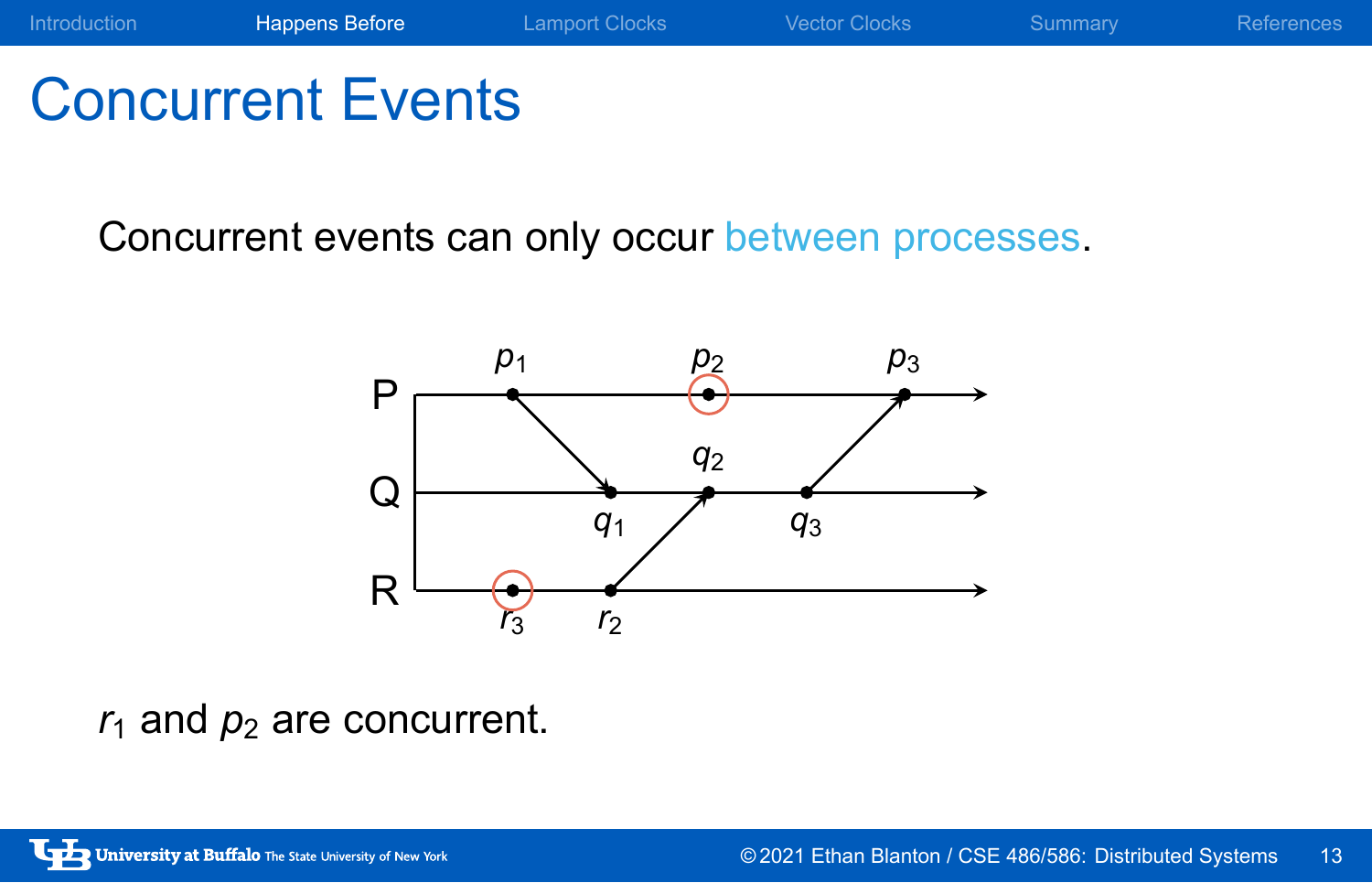## Concurrent Events

Concurrent events can only occur between processes.



 $r_1 \rightarrow p_3$ .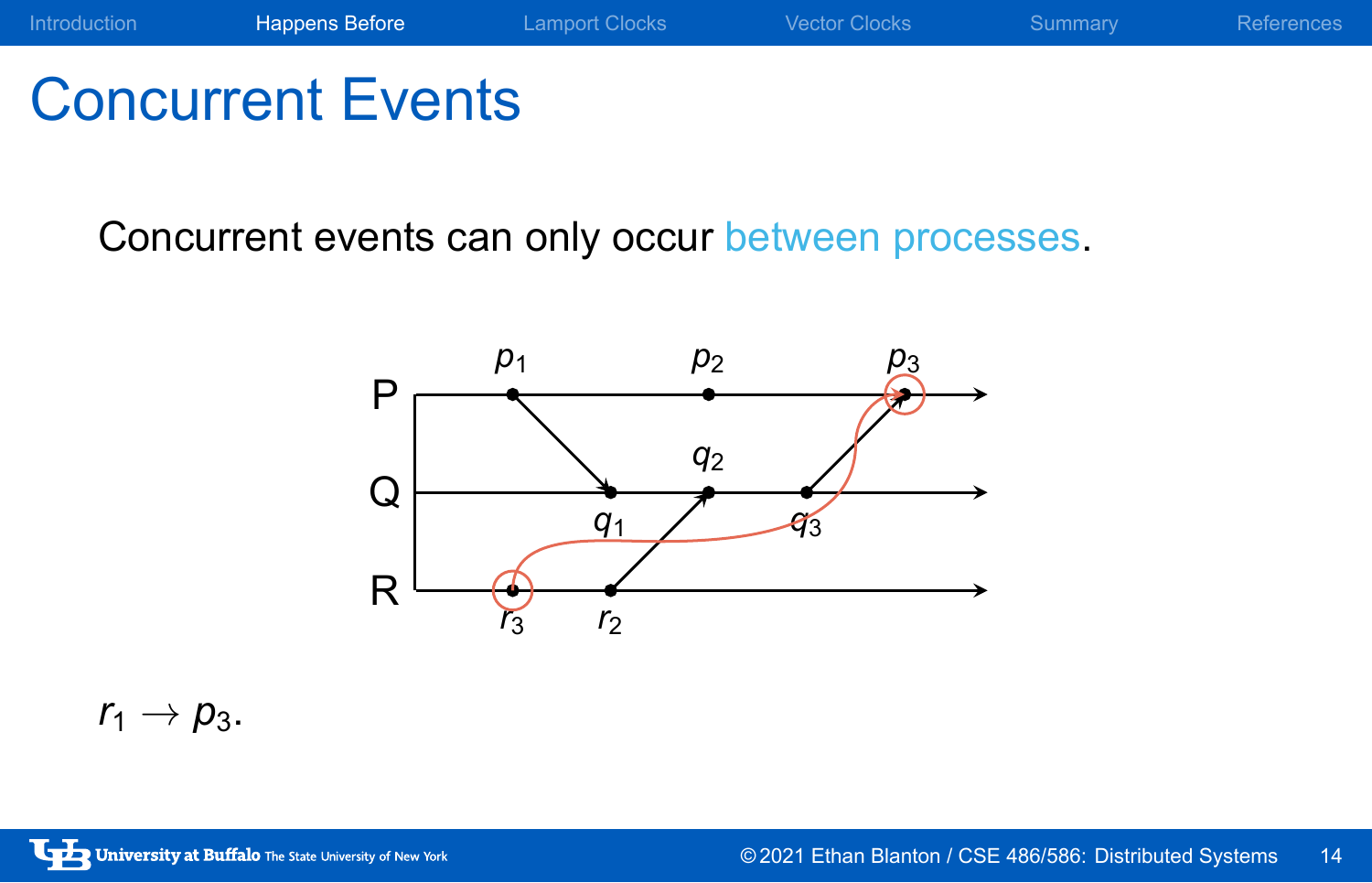### Lamport Clocks

Lamport clocks number events with a logical timestamp.

The rules are simple:

- Every process starts with a timestamp of 1.
- Every time a process takes an action, it increments its timestamp.
- Sending a message is an action.
- **Messages include the timestamp of their action.**
- Receiving a message is an action.
- After reception, processes set their timestamp to the maximum of their local timestamp and the message timestamp plus 1.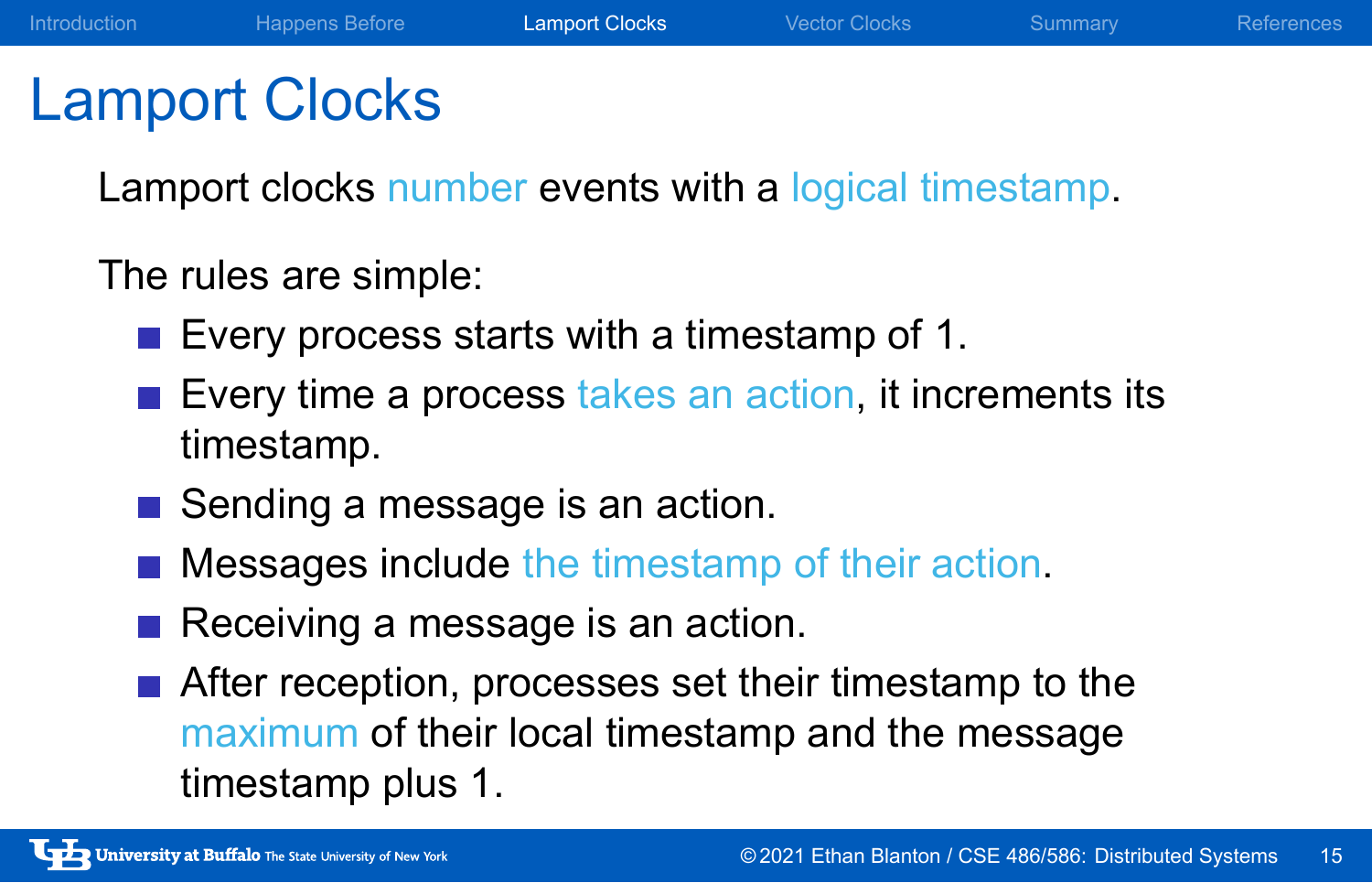## Timestamp Example

These timestamps follow the Lamport clock rules.



If  $e_1 \rightarrow e_2$ , the timestamp of  $e_1$  is numerically less than the timestamp of  $e_2$ .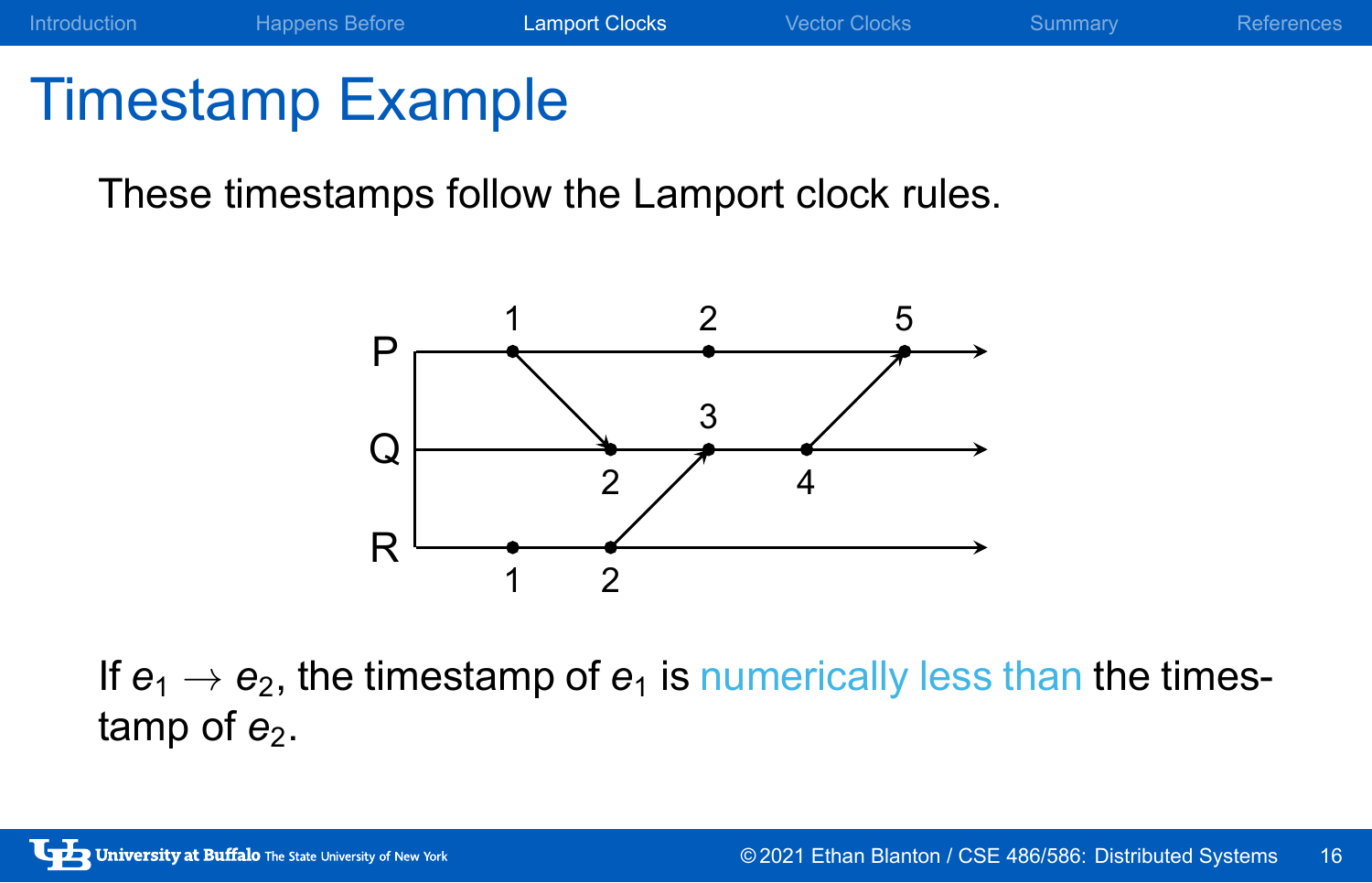

# Timestamp Example

Note that concurrency is ambiguous in the timestamps.



These points are concurrent.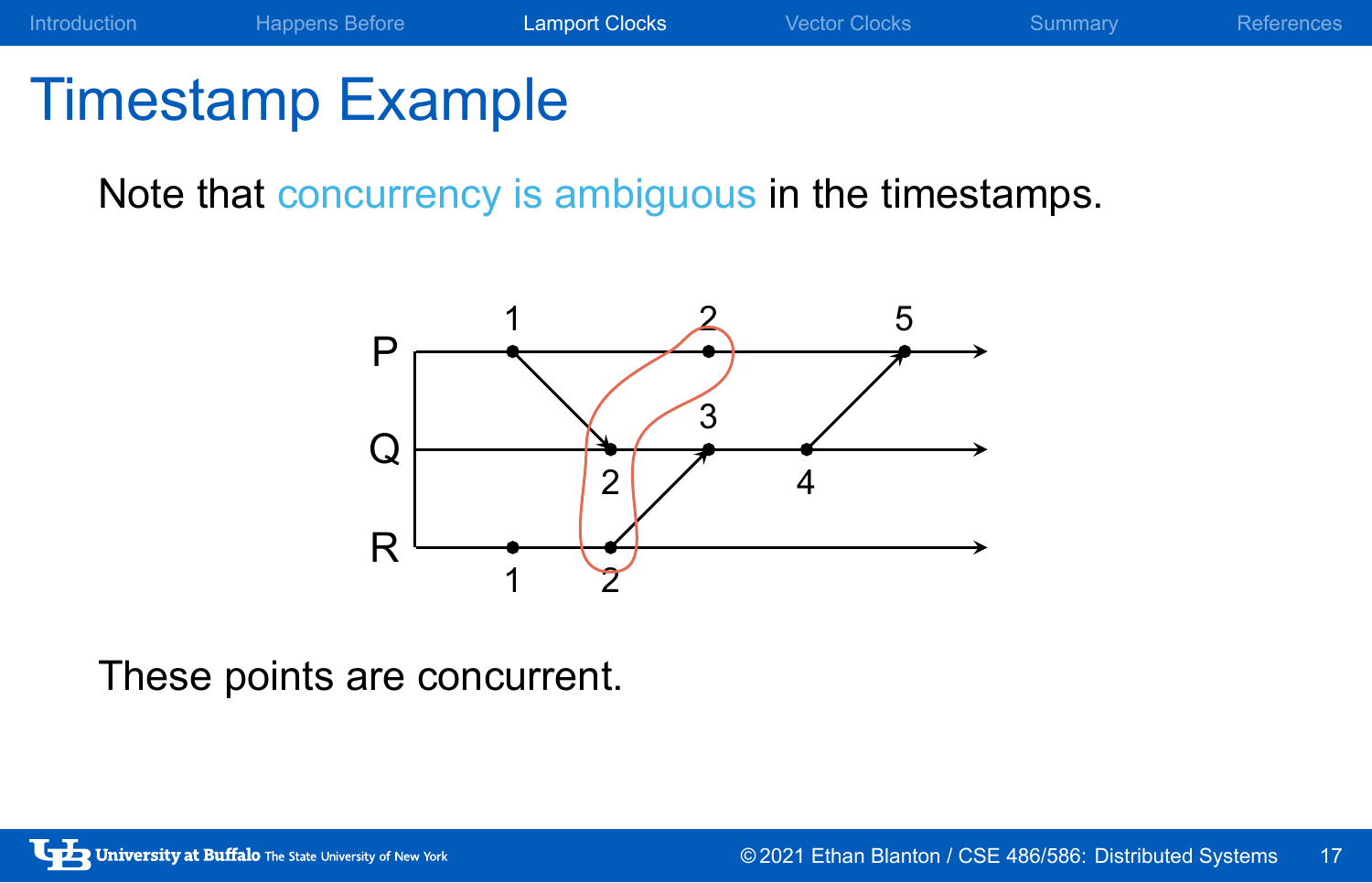

# Timestamp Example

Note that concurrency is ambiguous in the timestamps.



So are these!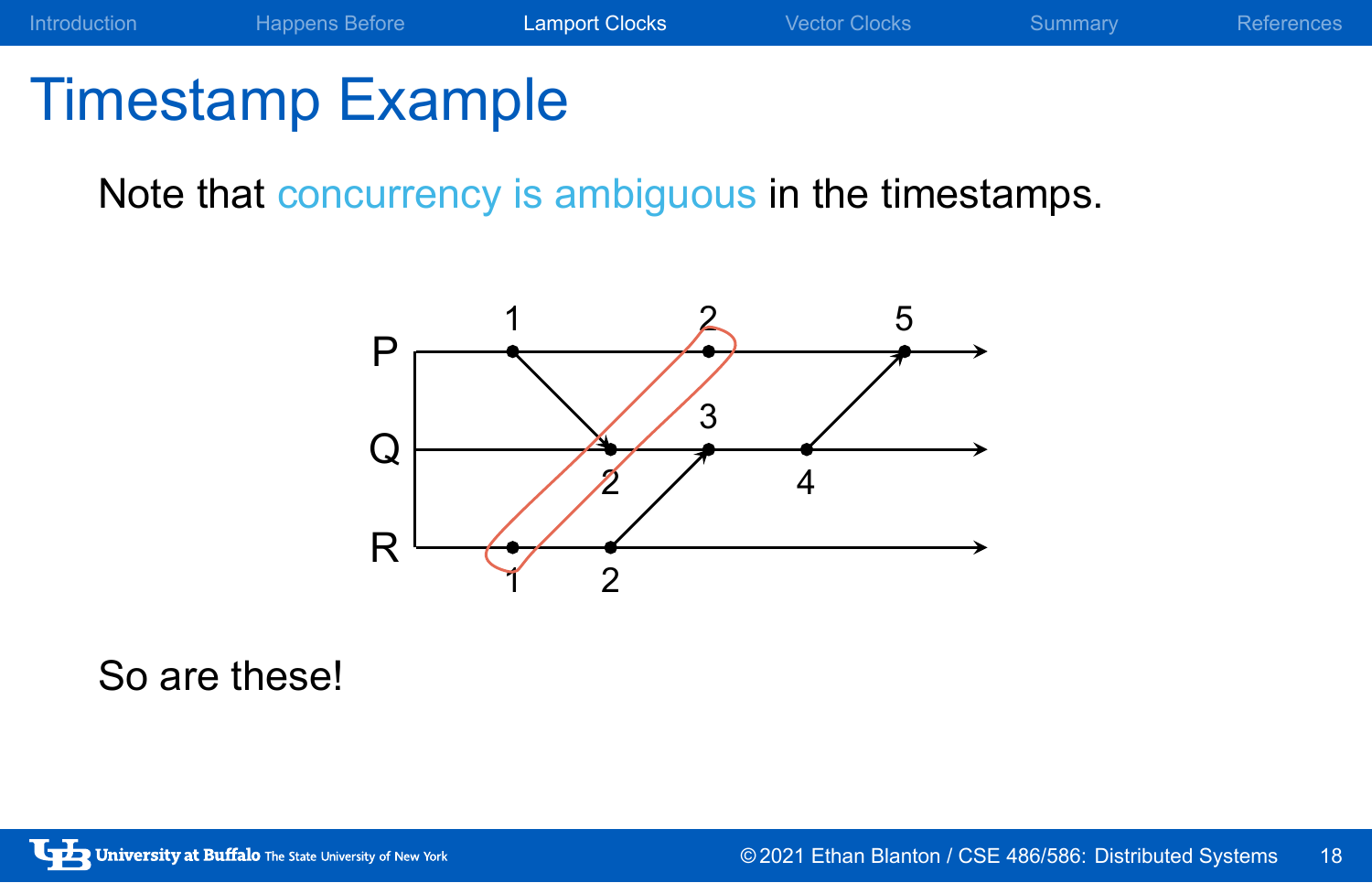## Timestamp Example

Note that concurrency is ambiguous in the timestamps.



 $e_1$  and  $e_2$  are both concurrent with  $e_3$ , but  $e_1 \rightarrow e_2!$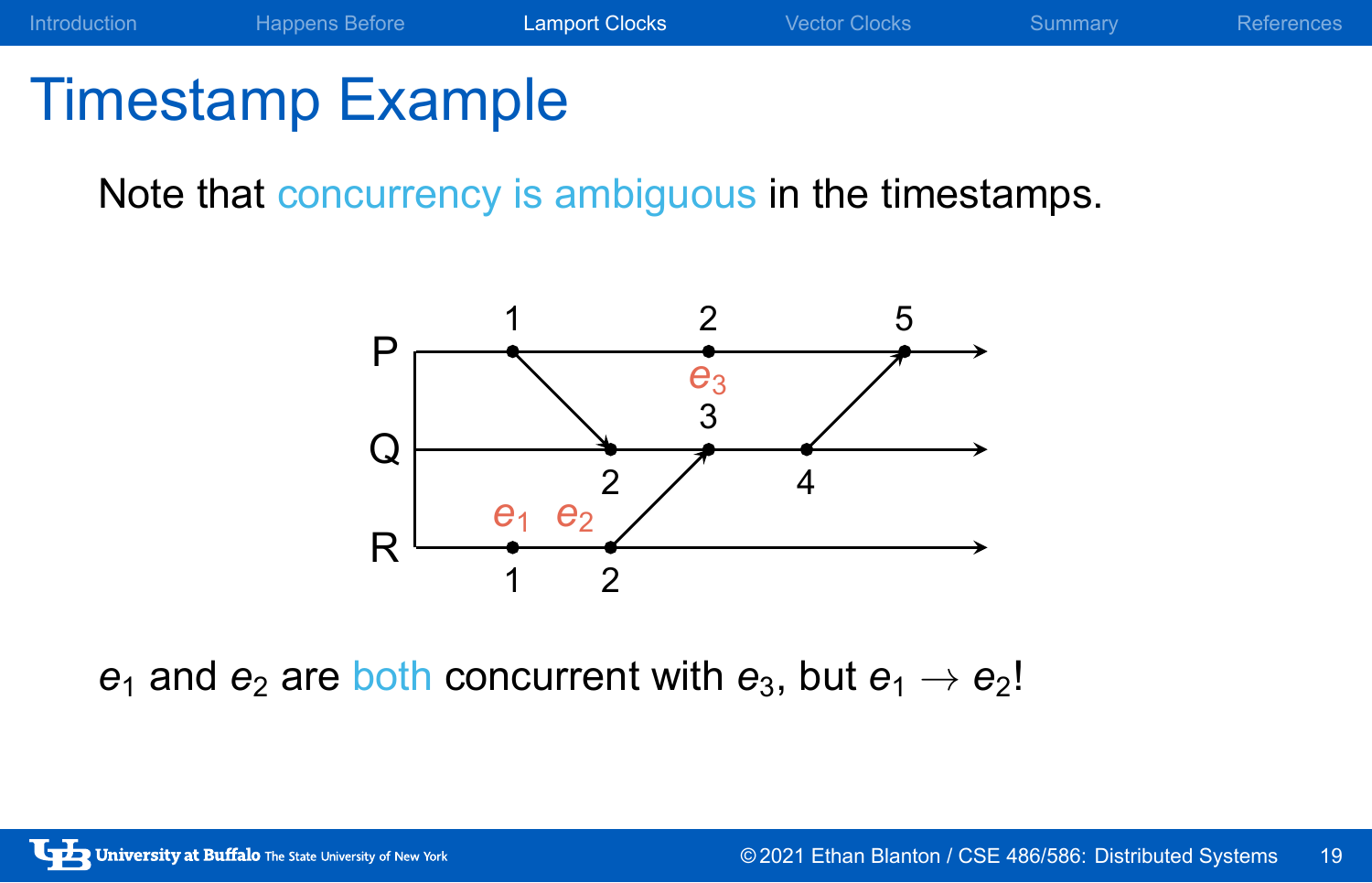# Timestamp Example

Note that concurrency is ambiguous in the timestamps.



…and  $e_4$  and  $e_2$  are concurrent, too!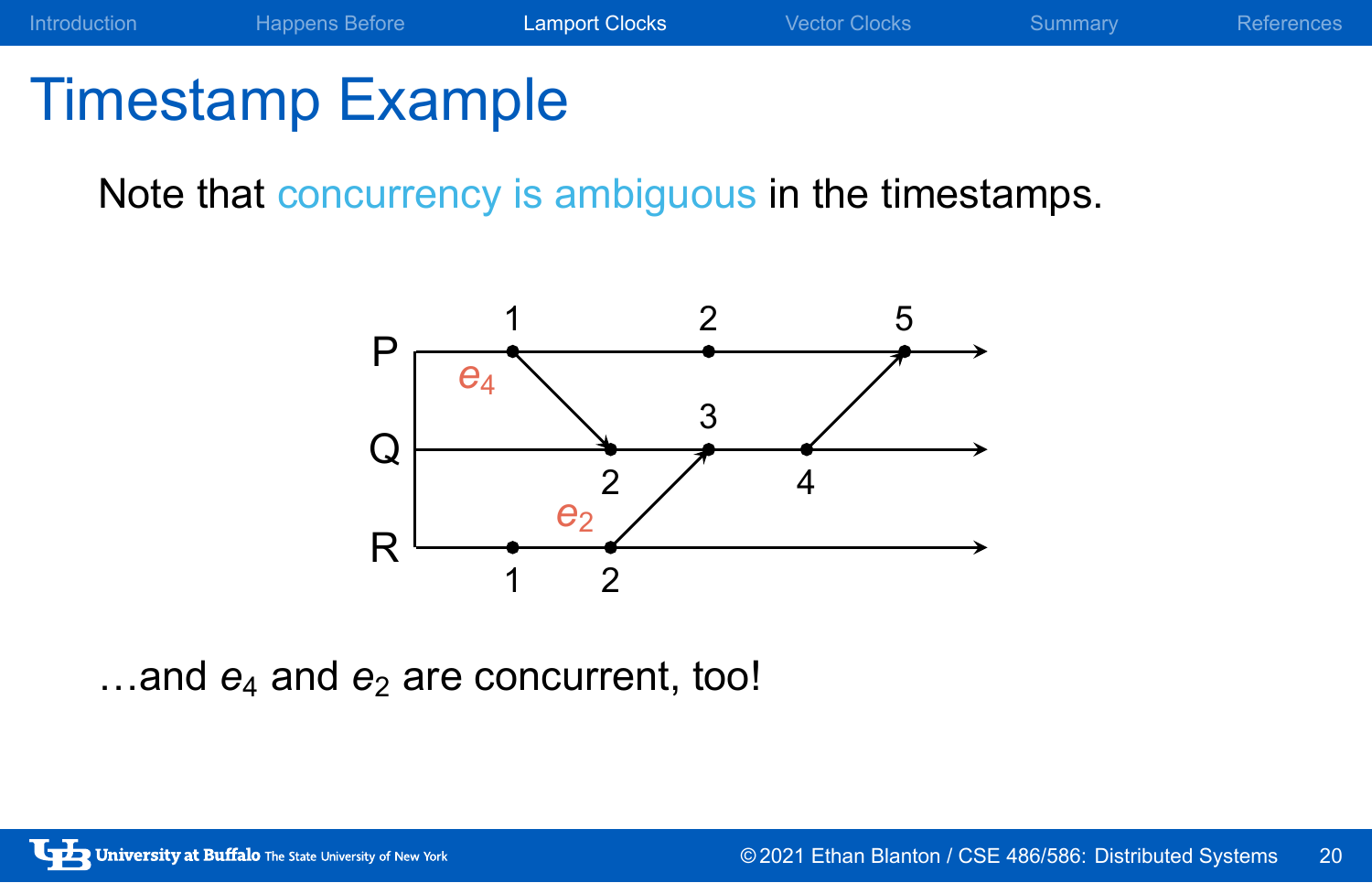**Causality** 

Lamport clocks approximate causality:

If the timestamp of  $e_1$  < the timestamp of  $e_2$ , then  $e_1$  could have caused  $e_2$ .

If  $e_1 > e_2$ , then  $e_1$  could not have caused  $e_2$ .

The mapping is not perfect, with false positives.

There are no false negatives.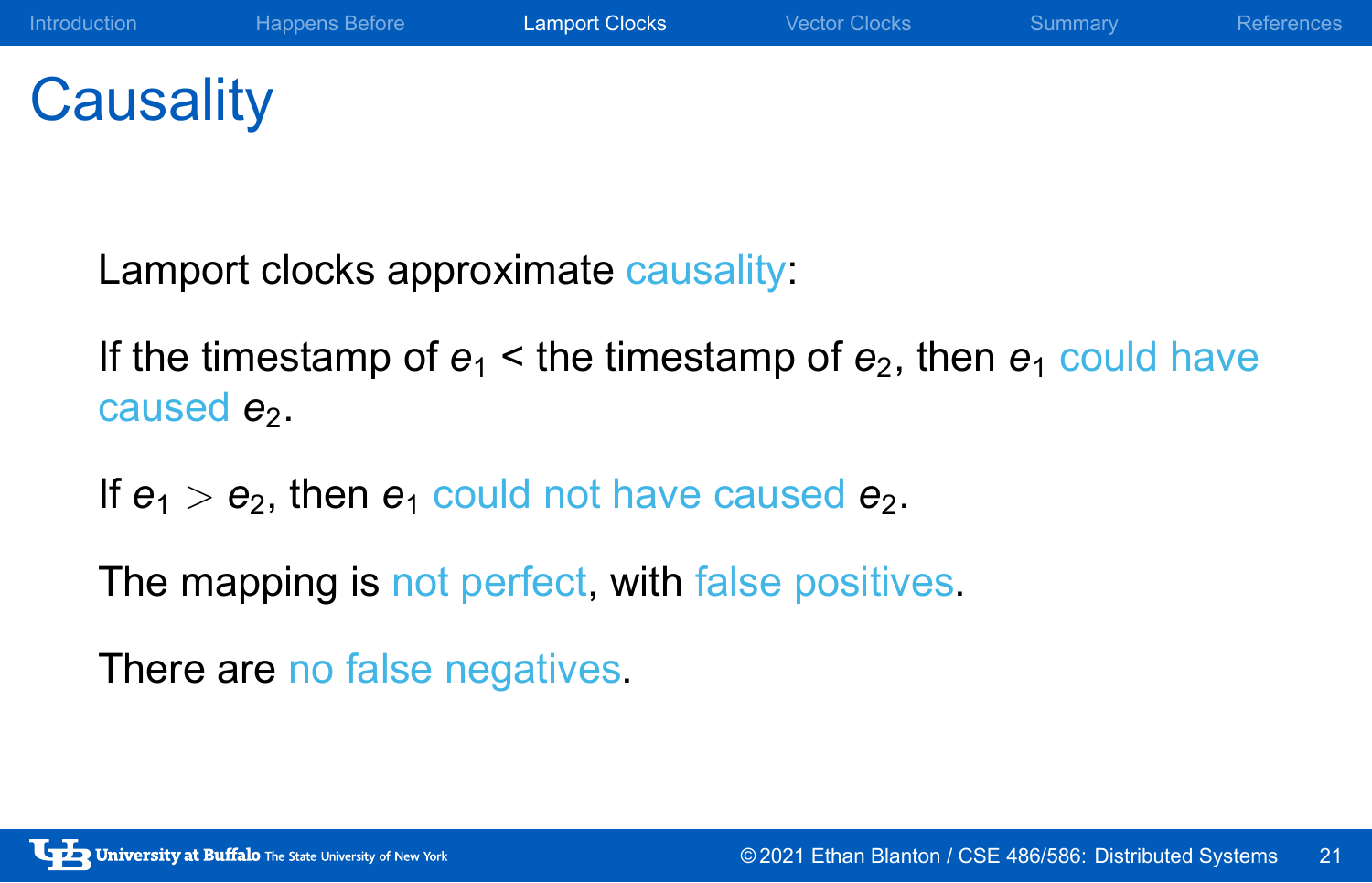### Vector Clocks

Vector clocks associate more than one timestamp with an event [2].

Each process has its own timestamp.

Each event is timestamped with the causality of every process.

This provides a tighter mapping with fewer false positives.

There are still no false negatives.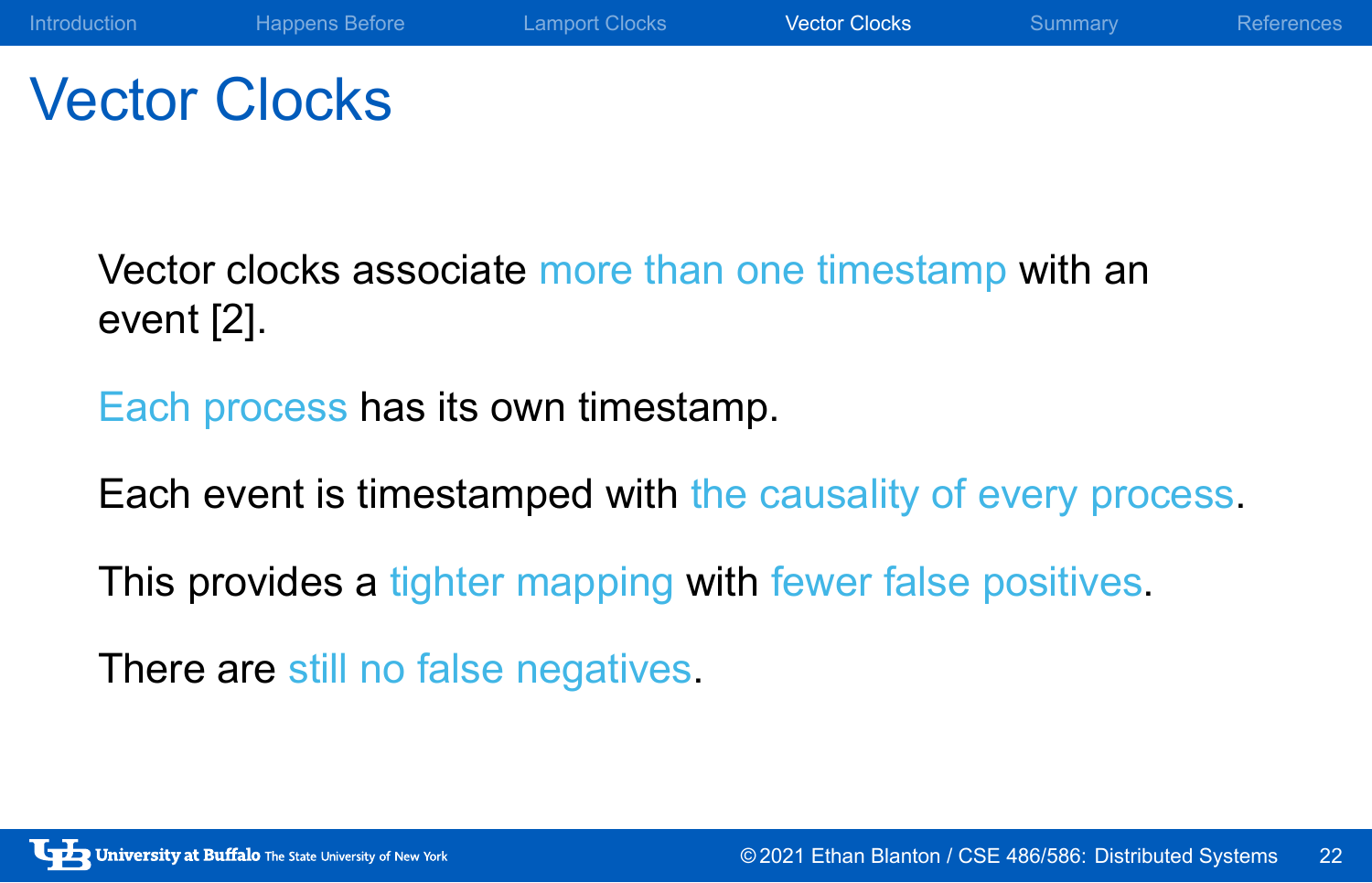### Vector Clock Rules

Every process *P<sup>i</sup>* keeps a vector of clock values.

There is one vector entry for each process.

 $P_i$  can increment only the  $i<sup>th</sup>$  entry.

Each process takes the max of every vector position on message receipt.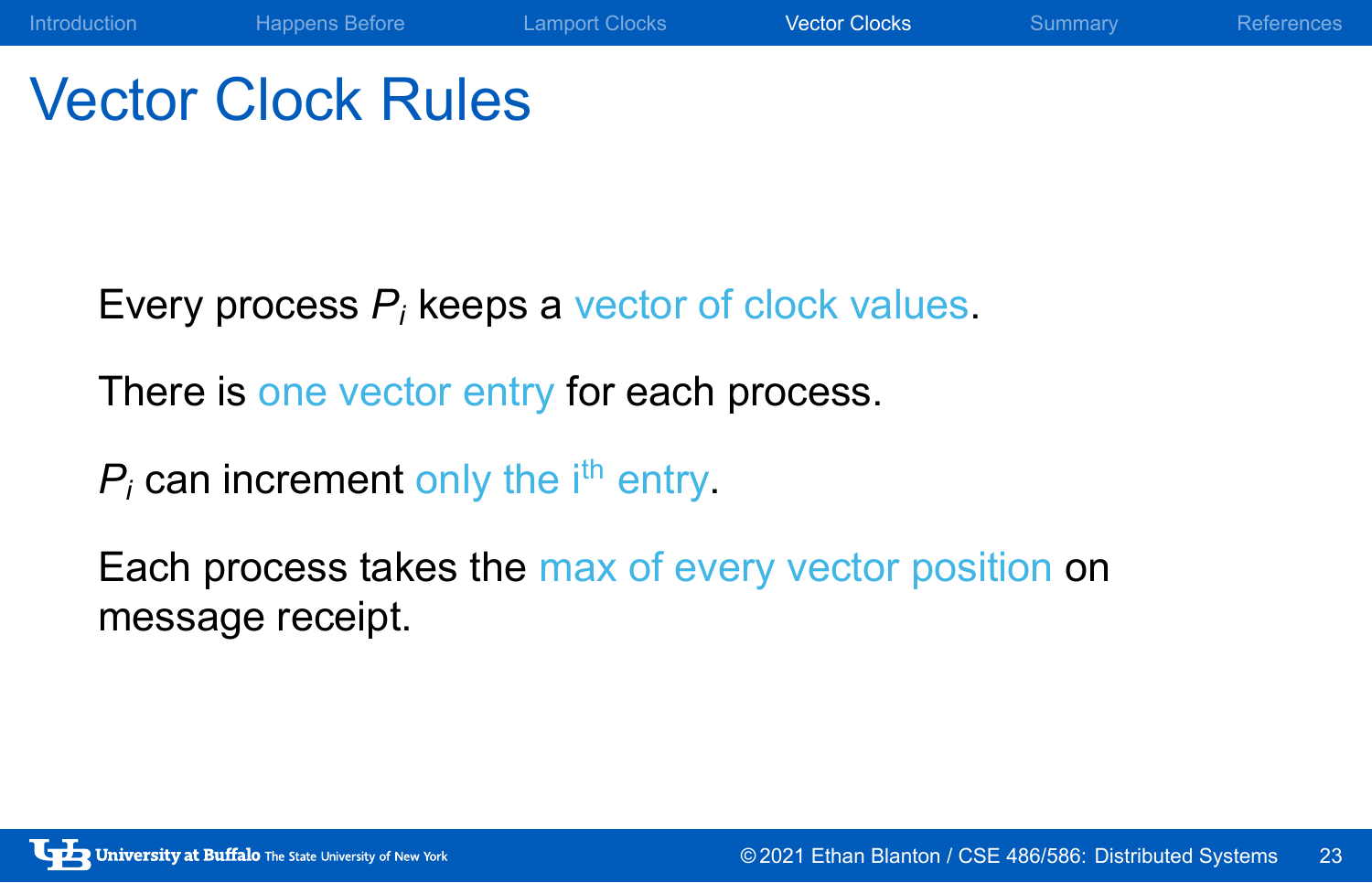# Vector Clock Ordering

For vector 
$$
v = \langle p_0, \ldots, p_n \rangle
$$
:  
\n $u = v$  iff  $\forall_{i=0}^n$   $u[i] = v[i]$   
\n $u \le v$  iff  $\forall_{i=0}^n$   $u[i] \le v[i]$   
\n $u < v$  iff  $u \le v$  and  $u \ne v$   
\n $u \parallel v$  iff  $\neg(u < v)$  and  $\neg(v < u)$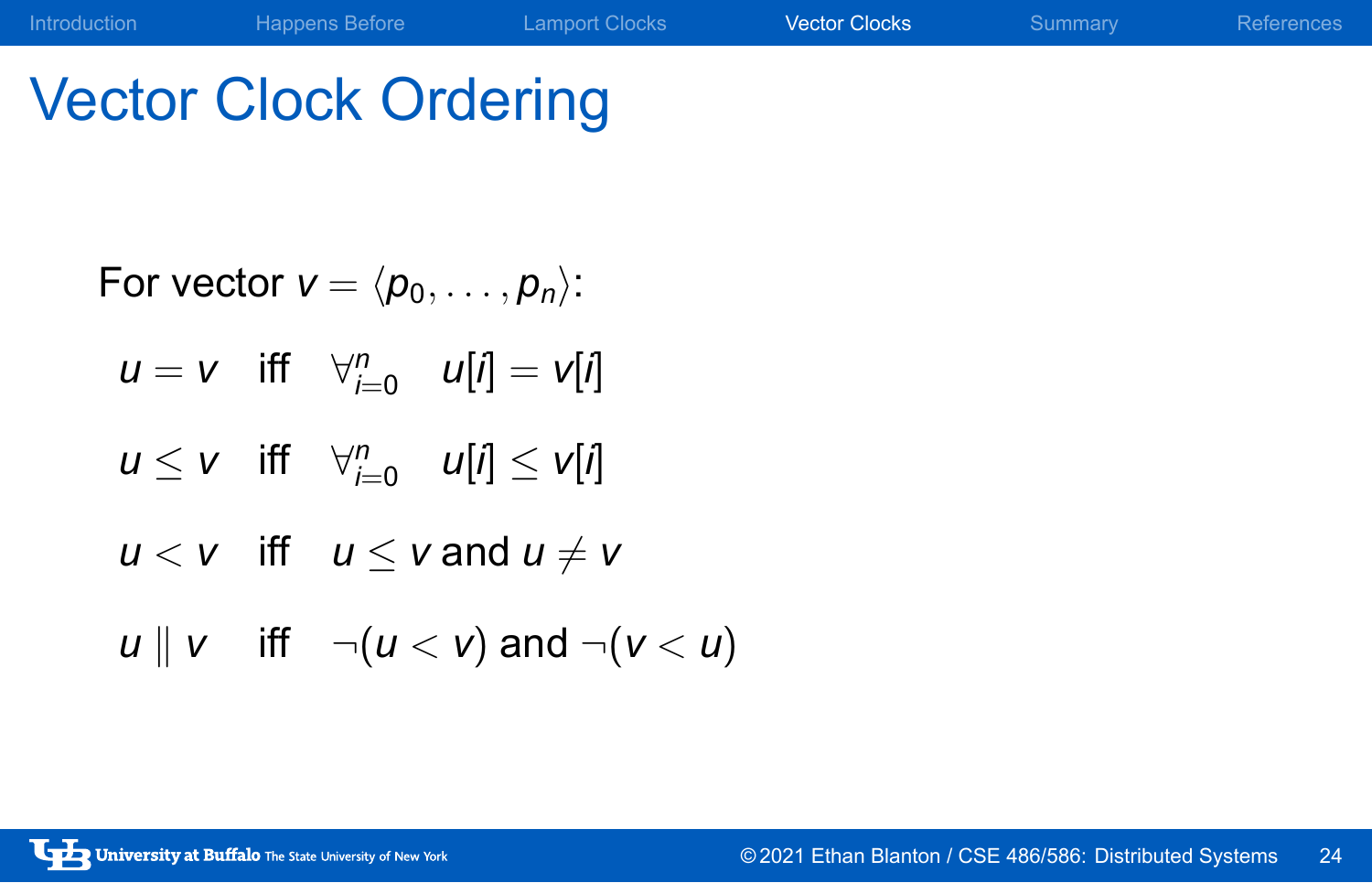

Vector Clock Example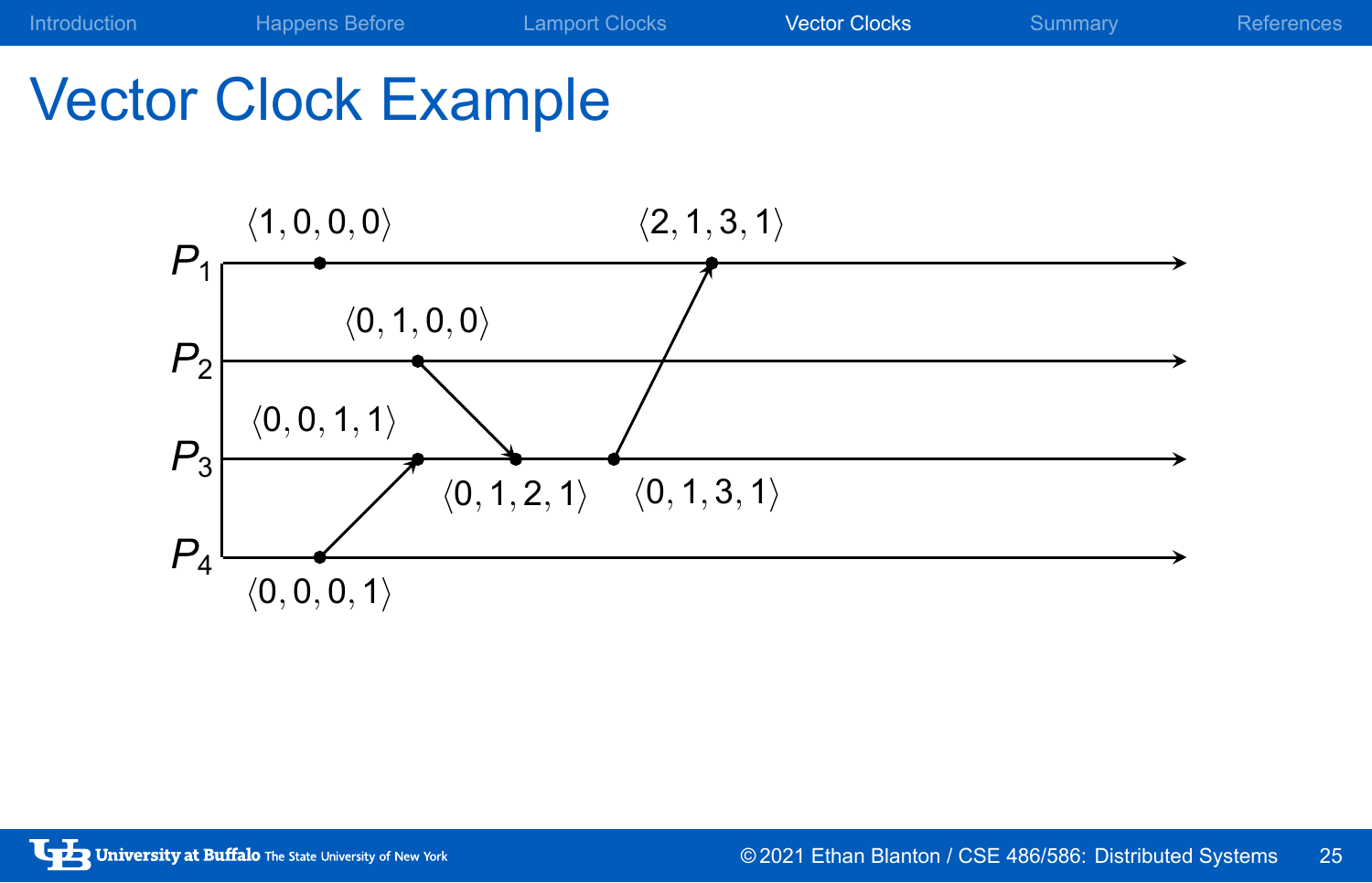

### $e_1$  is unambiguously concurrent with  $e_2$ because *⟨*1*,* 0*,* 0*,* 0*⟩ ∥ ⟨*0*,* 1*,* 3*,* 1*⟩*

Vector Clock Example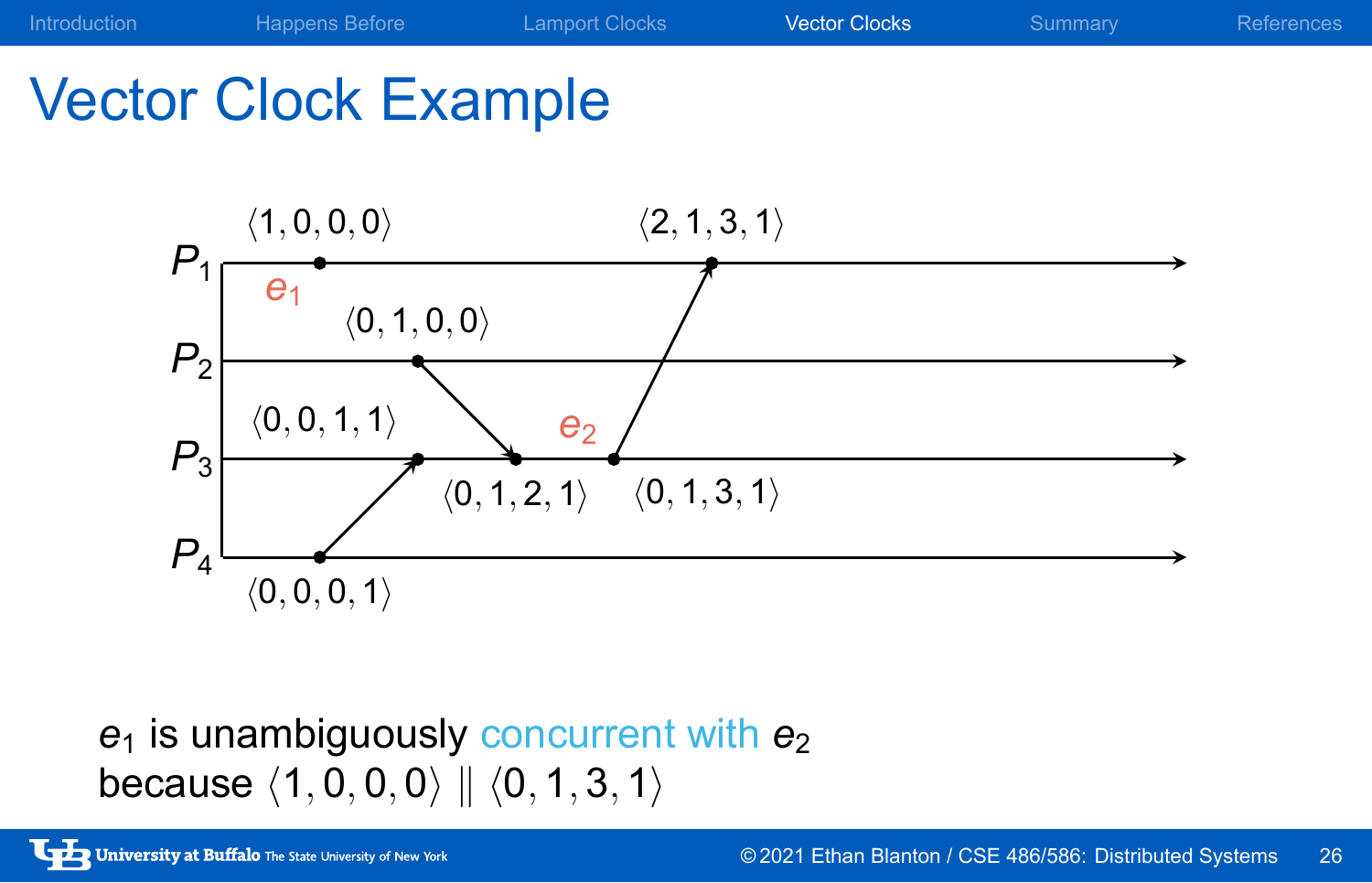## Disadvantages of Vector Clocks

Vector clocks have better precision than Lamport clocks.

Introduction Happens Before Lamport Clocks Vector Clocks Summary References

They identify concurrent events more precisely.

However, they require more state.

For large numbers of processes they may be impractical.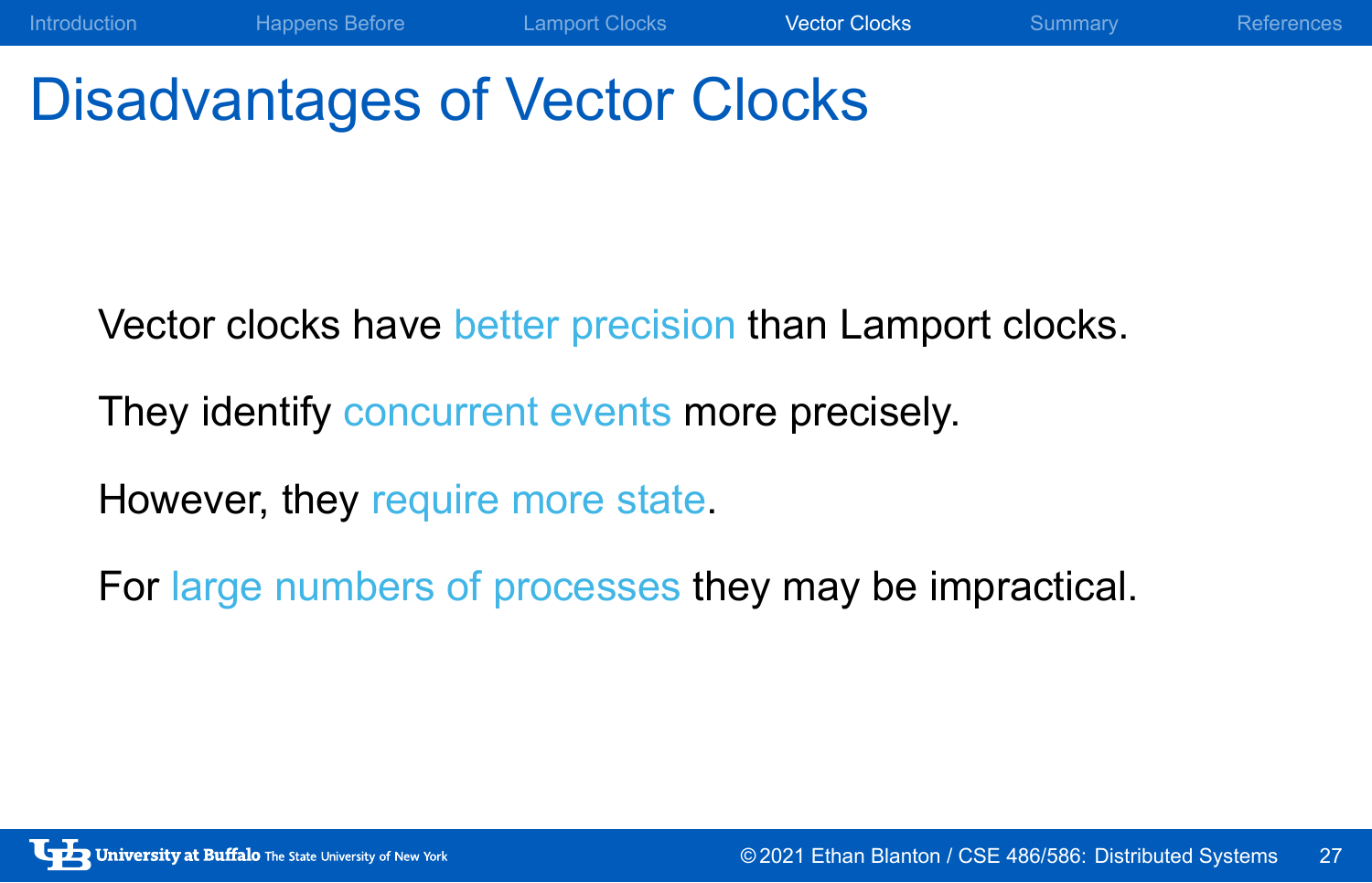### Total Ordering

Both Lamport and vector clocks can provide a total ordering.

This requires breaking ties between concurrent events.

Some arbitrary mechanism can be used; *e.g.*:

- process IDs for Lamport clocks
- numerical order for vector clocks (For example: *⟨*1*,* 2*,* 3*,* 4*⟩* comes before *⟨*1*,* 2*,* 3*,* 5*⟩*)
- Supplementary physical timestamps

This total ordering is not physical time ordering!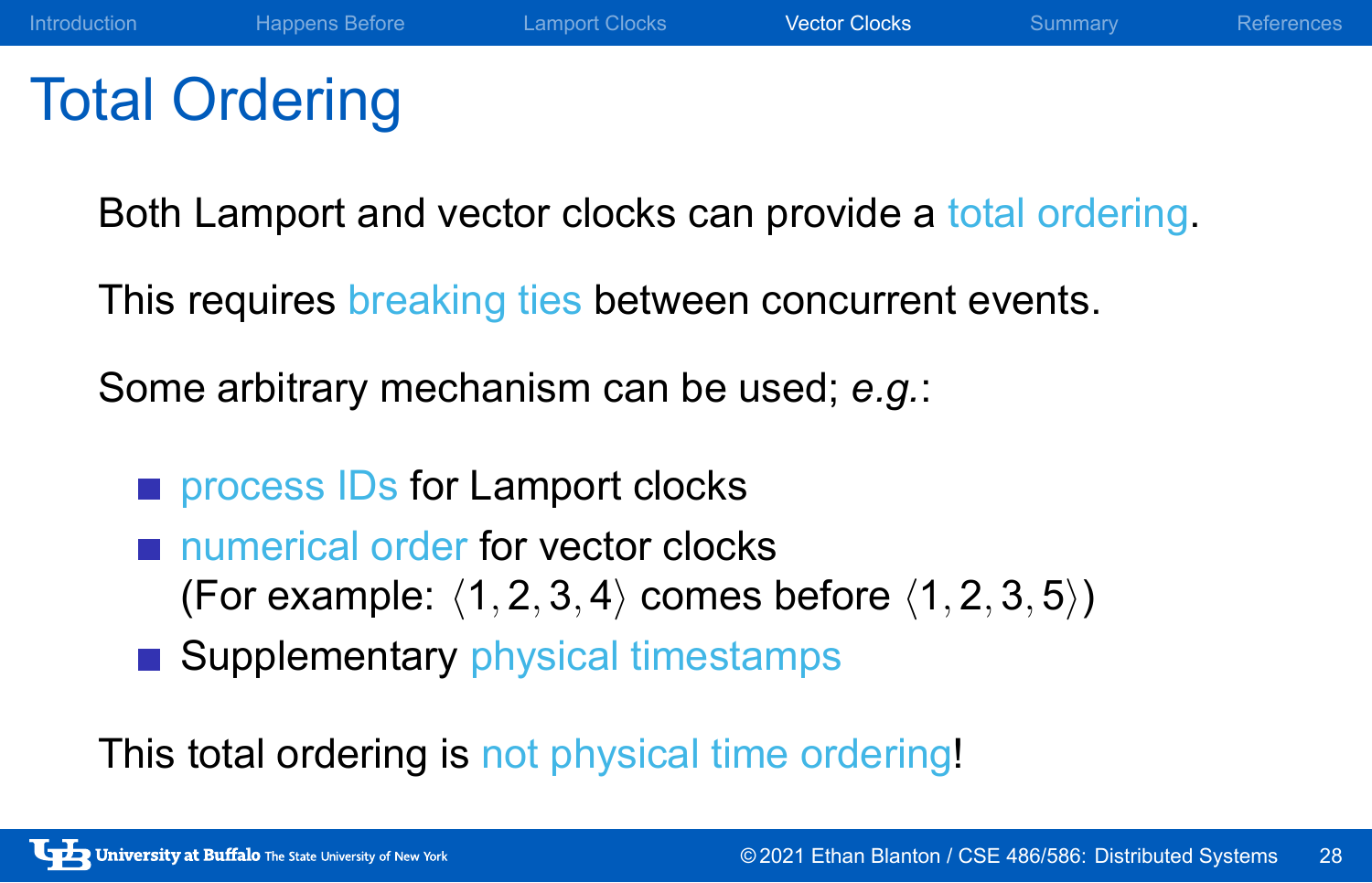### **Summary**

- Logical clocks track causality of events
- **E** Lamport clocks use a single integer to define causality

Introduction Happens Before Lamport Clocks Vector Clocks Summary References

- Vector clocks provide greater precision than Lamport clocks, but require more state
- Logical clock orderings can be partial or total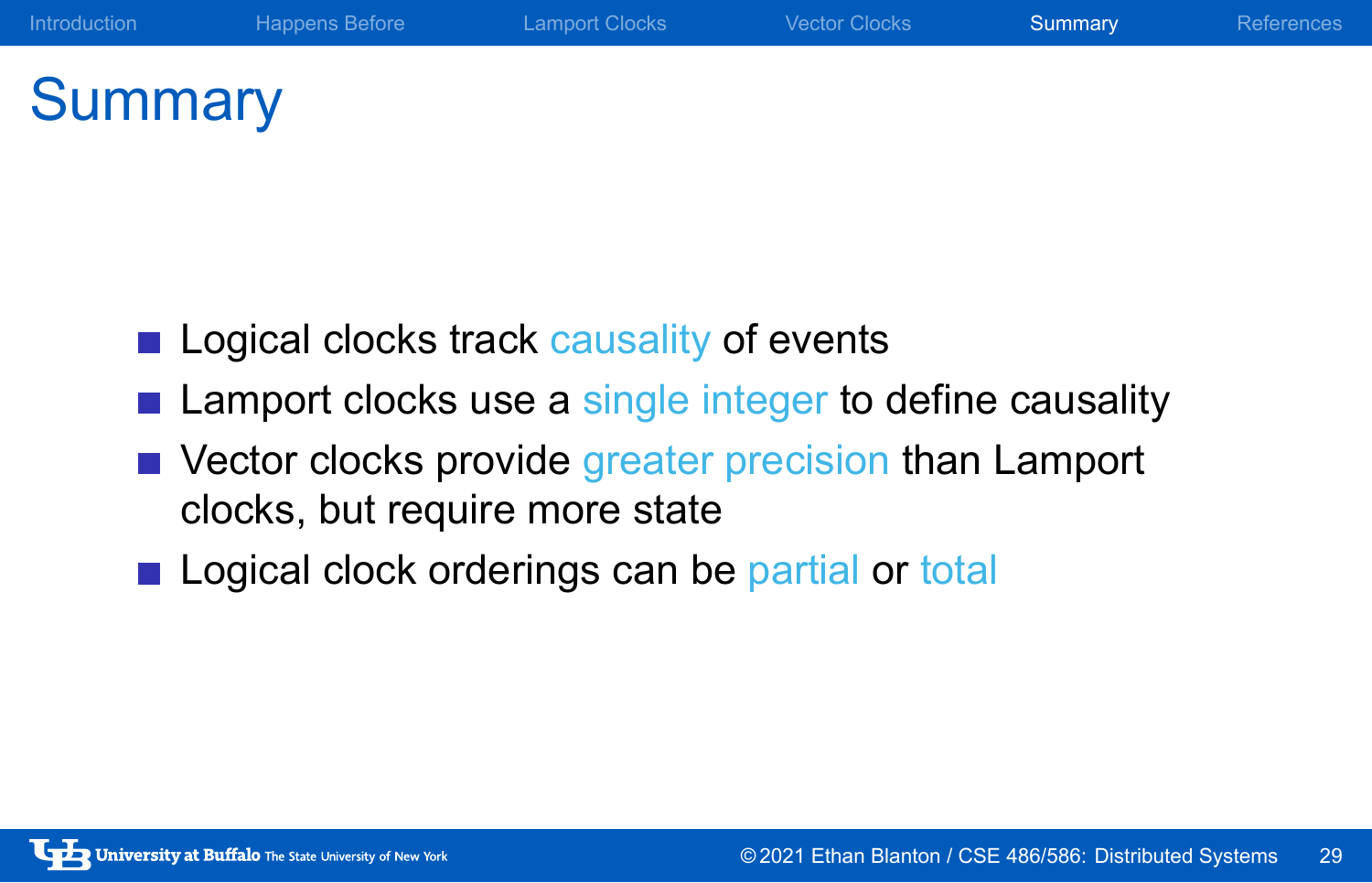| Introduction | Happens Before | <b>Lamport Clocks</b> | <b>Vector Clocks</b> | Summary | References |
|--------------|----------------|-----------------------|----------------------|---------|------------|
|              |                |                       |                      |         |            |

# Next Time …

…

University at Buffalo The State University of New York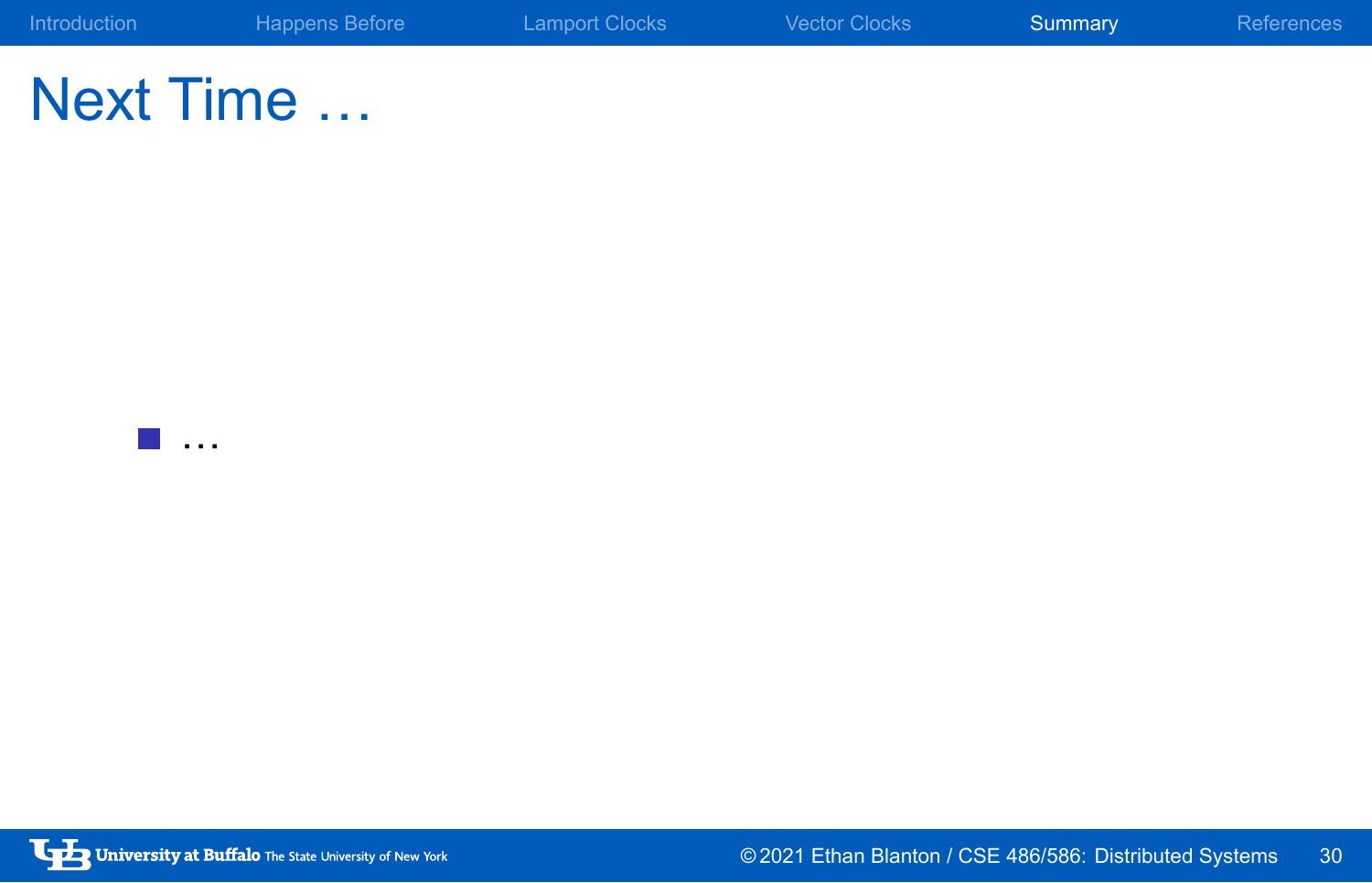### References I

### **Required Readings**

[1] Leslie Lamport. "Time, Clocks, and the Ordering of Events in a Distributed System". In: 21.7 (July 1978). Ed. by R. Stockton Gaines, pp. 558–565. URL: https://dl-acmorg.gate.lib.buffalo.edu/doi/pdf/10.1145/359545.359563.

#### **Optional Readings**

[2] Friedemann Mattern. "Virtual Time and Global States of Distributed Systems". In: *Proceedings of the Workshop on Parallel and Distributed Algorithms*. Elsevier Science Publishers B.V., Oct. 1988, pp. 215–226. URL: http: //citeseerx.ist.psu.edu/viewdoc/summary?doi=10.1.1.1068.1331.